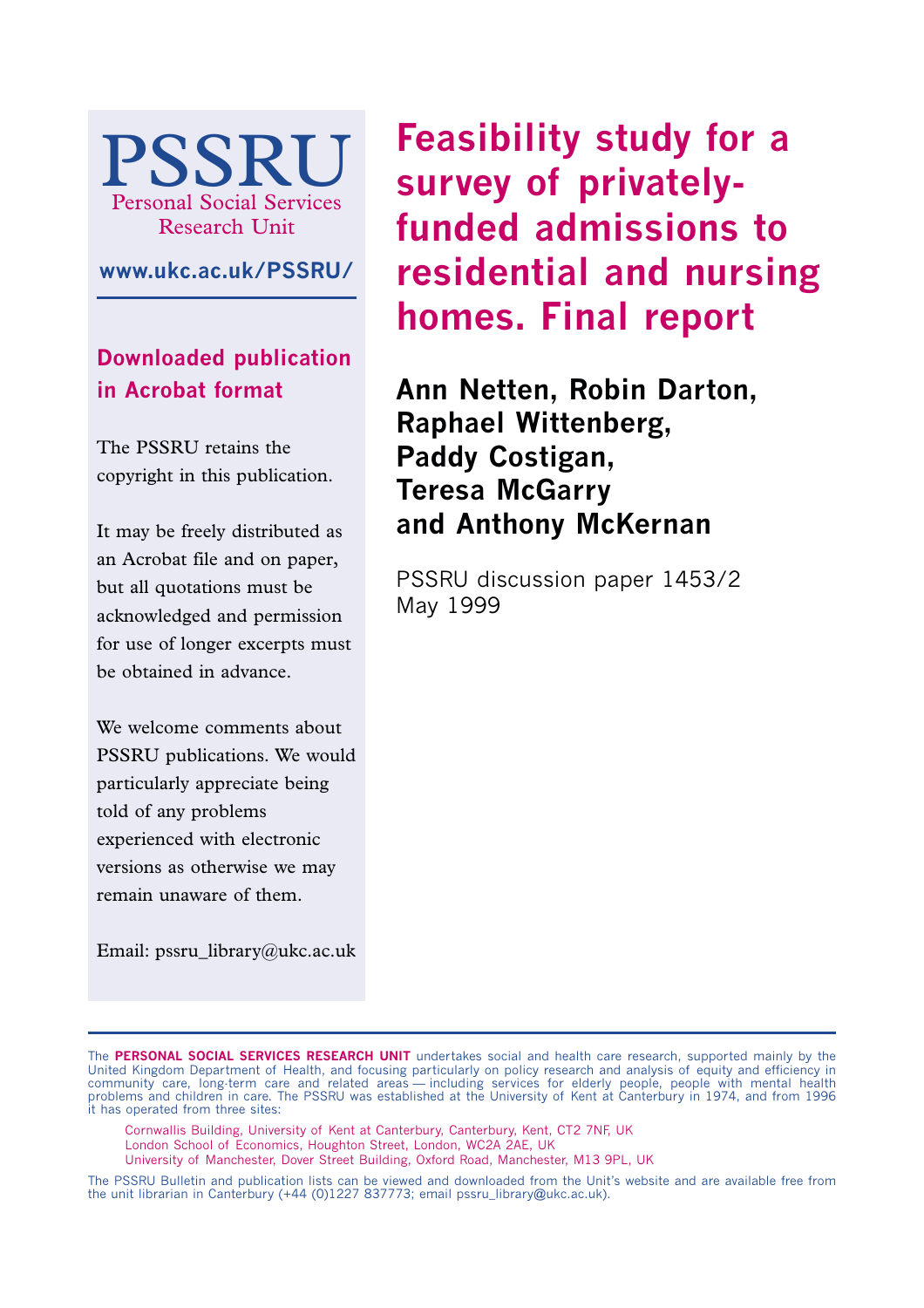# **Feasibility Study for a Survey of Privately-Funded Admissions to Residential and Nursing Homes**

# **Final Report**

Ann Netten, Robin Darton and Raphael Wittenberg, PSSRU

Paddy Costigan, Teresa McGarry and Anthony McKernan, **SCPR** 

Discussion Paper 1453/2 May 1999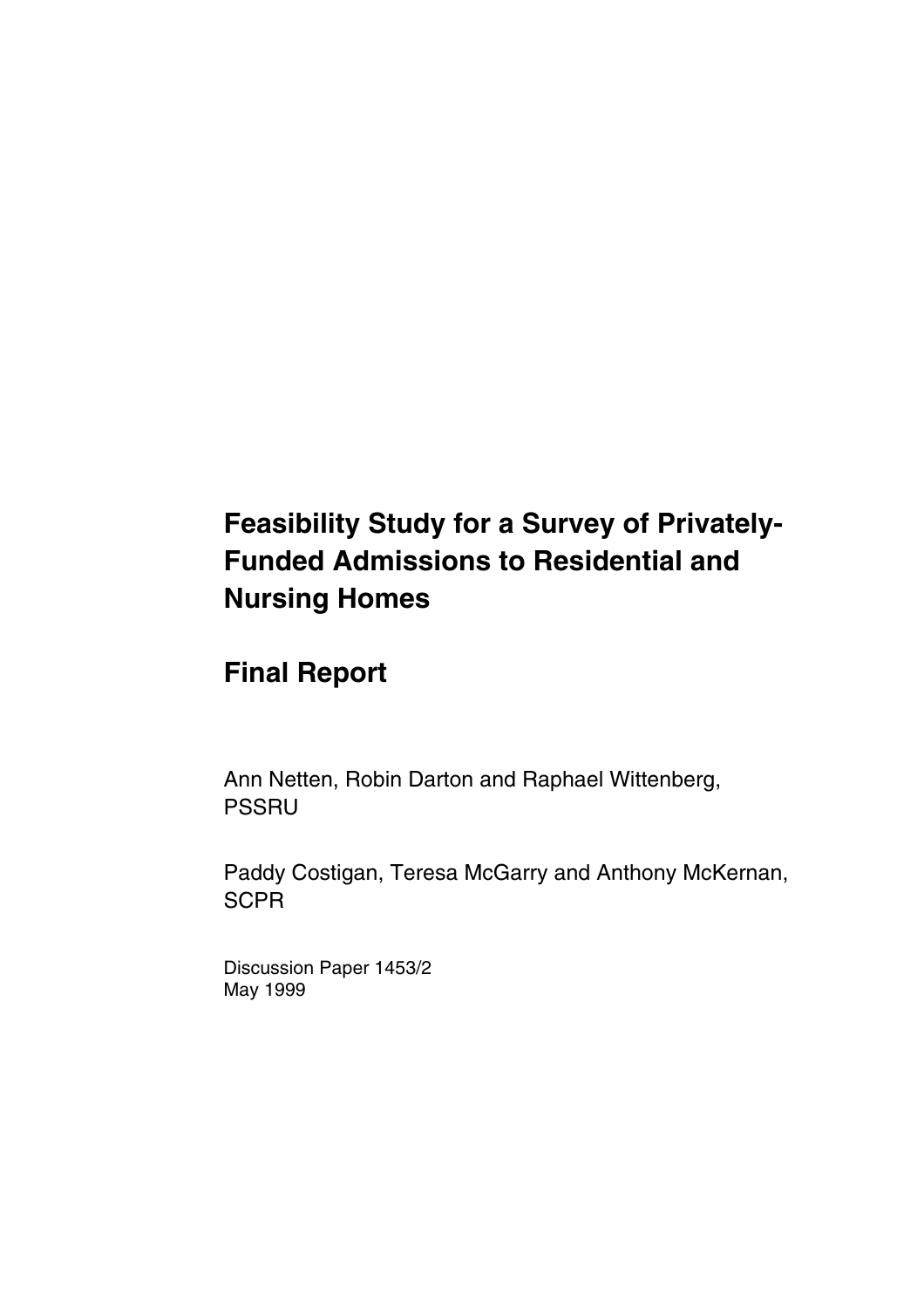# **1. Introduction**

## *1.1 Background*

The problems that individuals and society as a whole will have in financing the costs of longterm care of elderly people is an issue of immense current concern. Although long-term care can be provided in private households, for the most part high cost care is still provided in residential or nursing home settings. The degree to which the costs of such care will fall to individuals themselves (directly or through insurance schemes) or be borne by the state will depend on government policies both now and in the future. Crucial to understanding the impact of these policies is information about the circumstances and expectations of elderly people who are admitted to residential or nursing homes. In particular, information is needed about the resources of people admitted (both in terms of informal support and financial assets), the precipitating causes of admission (including dependency), the likely costs of care, and the length of time over which these costs will be incurred.

There are two central government departments with a key interest in this area: the Department of Social Security (DSS) and the Department of Health (DH). Each department has funded a variety of research projects which provide information which can be drawn on in the process of evaluating the issues around the funding of long-term care. Two are of particular relevance here. The DSS has funded the Family Resources Survey (FRS), an annual survey first conducted in 1993-94 of 26,000 households in Great Britain, 34 per cent of which included a person over pensionable age. The FRS includes information about income and assets and the degree to which individuals draw on or provide informal support where there is disability. The DH has funded the Personal Social Services Research Unit (PSSRU) to undertake linked studies of residential and nursing home care in England that have identified:

- the characteristics of a sample of over 2,500 local authority-funded residents admitted in the autumn and winter of 1995/6;
- mortality, location and dependency of these admissions over time; and
- the characteristics of the current population of homes in a cross-sectional survey of over 600 residential and nursing homes in the autumn of 1996.

The PSSRU studies were designed to collect data on a comparable basis to data collected in the General Household Survey (GHS). These studies are described in section 2.2 below.

Between them these surveys currently and in the future will provide a valuable fund of information:

- financial assets, income and benefit receipt of elderly people in private households (FRS);
- informal care support of elderly people in private households (FRS);
- financial assets, income and some information about benefit receipt of people who on admission are funded or partially funded by local authorities with known initial levels of contribution towards fees (DH-funded studies);
- dependency characteristics of local authority-funded admissions and all types of funded resident in residential and nursing homes (DH-funded studies);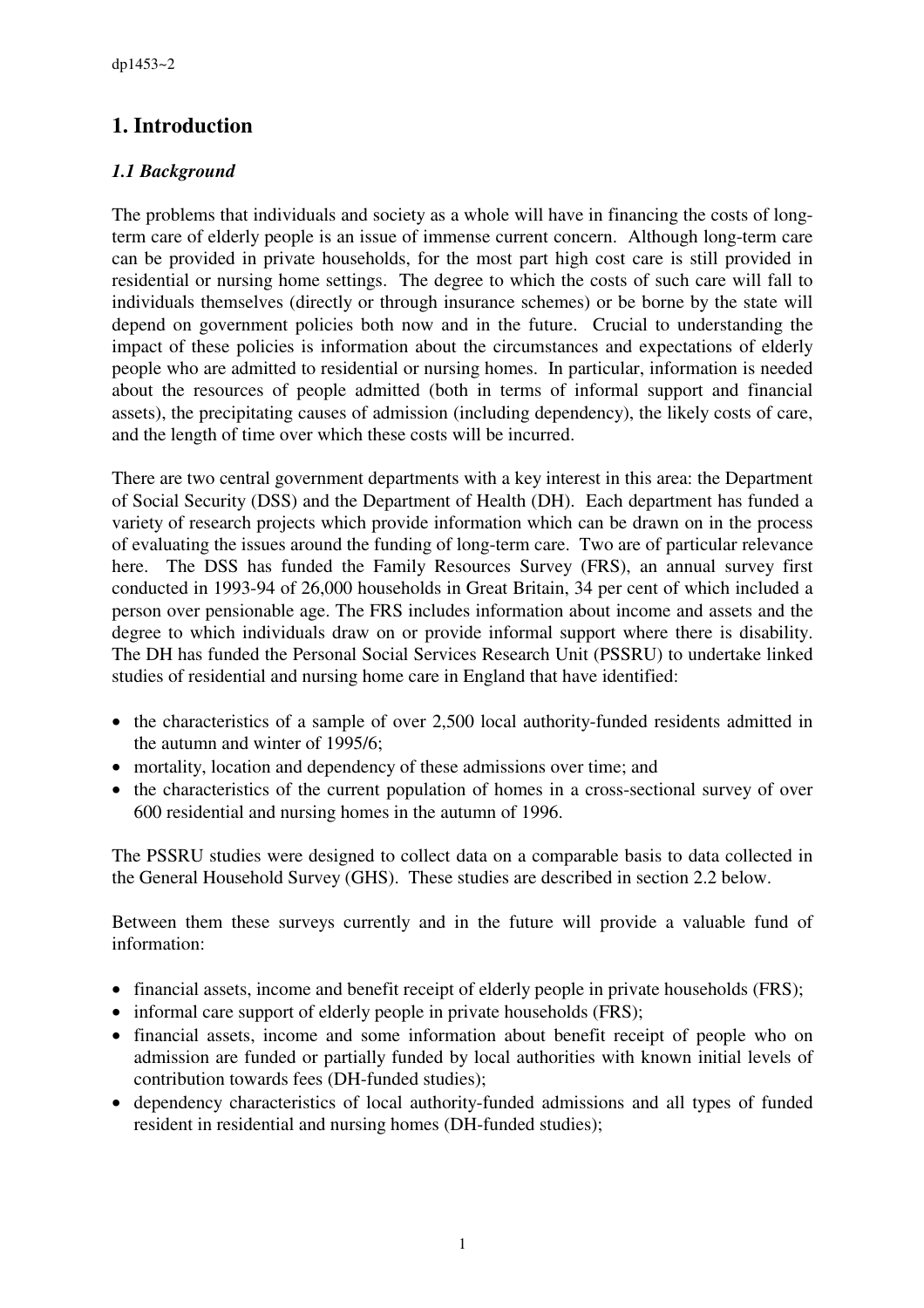- cost of local authority provision and fees of independent providers which will be linked to characteristics of residents, characteristics of homes and market-related factors (DHfunded studies); and
- mortality and length of stay data about local authority-funded residents which will be linked to characteristics on admission (DH-funded studies).

However there are important gaps. There is no information about receipt of non-means tested benefits (Disability Living Allowance (DLA) and Attendance Allowance (AA)) prior to and after admission to residential care. The results of the DH-funded studies to date suggest that a proportion of privately-funded residents are less dependent than publicly-funded residents on admission<sup>1</sup>. This raises the issue of the extent to which this is occurring and whether such residents are admitted through choice or lack of access to appropriate alternatives<sup>2</sup>. This is important from a public funding perspective because if residents who could have been living in private households are being admitted to residential care they are likely to live longer in care and be more likely to run out of assets. For all privately-funded admissions the circumstances of admission, their financial resources, their access to services and to informal care will affect the decision to enter care. These factors, together with the type of home that they decide to enter, the price agreed, and their expected length of stay, could have important future financial implications for public funding. Moreover, a recent small-scale qualitative study<sup>3</sup> suggested that rules about the capital limits to savings are often misunderstood, resulting in the savings of people in care homes continuing to be used to meet care costs well below the £16,000 limit. This suggests that the current observed levels of spend-down are below the levels that should prevail.

#### *1.2 Areas in need of investigation*

The objectives of the proposed survey are:

- to establish whether self-funded people who are admitted to residential care differ significantly in terms of financial assets and informal support from elderly people in private households;
- to estimate expected length of stay of privately-funded residents;
- to establish the extent to which self-financed residents are admitted at levels of dependency that might have been maintained in the community;
- to investigate the process of admission and whether those people with lower levels of dependency are admitted through choice or lack of access to appropriate alternatives;
- to investigate factors affecting fees paid (choice of home, the contractual arrangements and decision making process for fee setting); and
- to identify the level of receipt by all residents of non-means tested benefits.

 $\overline{a}$ 1 Netten, A., Bebbington, A., Darton, R., Forder, J. and Miles, K. (1998) *Cross-Sectional Survey of Residential and Nursing Homes for Elderly People: Final Report*, PSSRU Discussion Paper 1423. <sup>2</sup>

<sup>&</sup>lt;sup>2</sup> A study currently being conducted, funded by the OFT, should throw some light on this issue but is not including information about the dependency levels of residents or level of financial assets.

<sup>&</sup>lt;sup>3</sup> Wright, F. (1998) The effect on carers of a frail older person's admission to a care home. JRF Findings, April 1998, No. 478.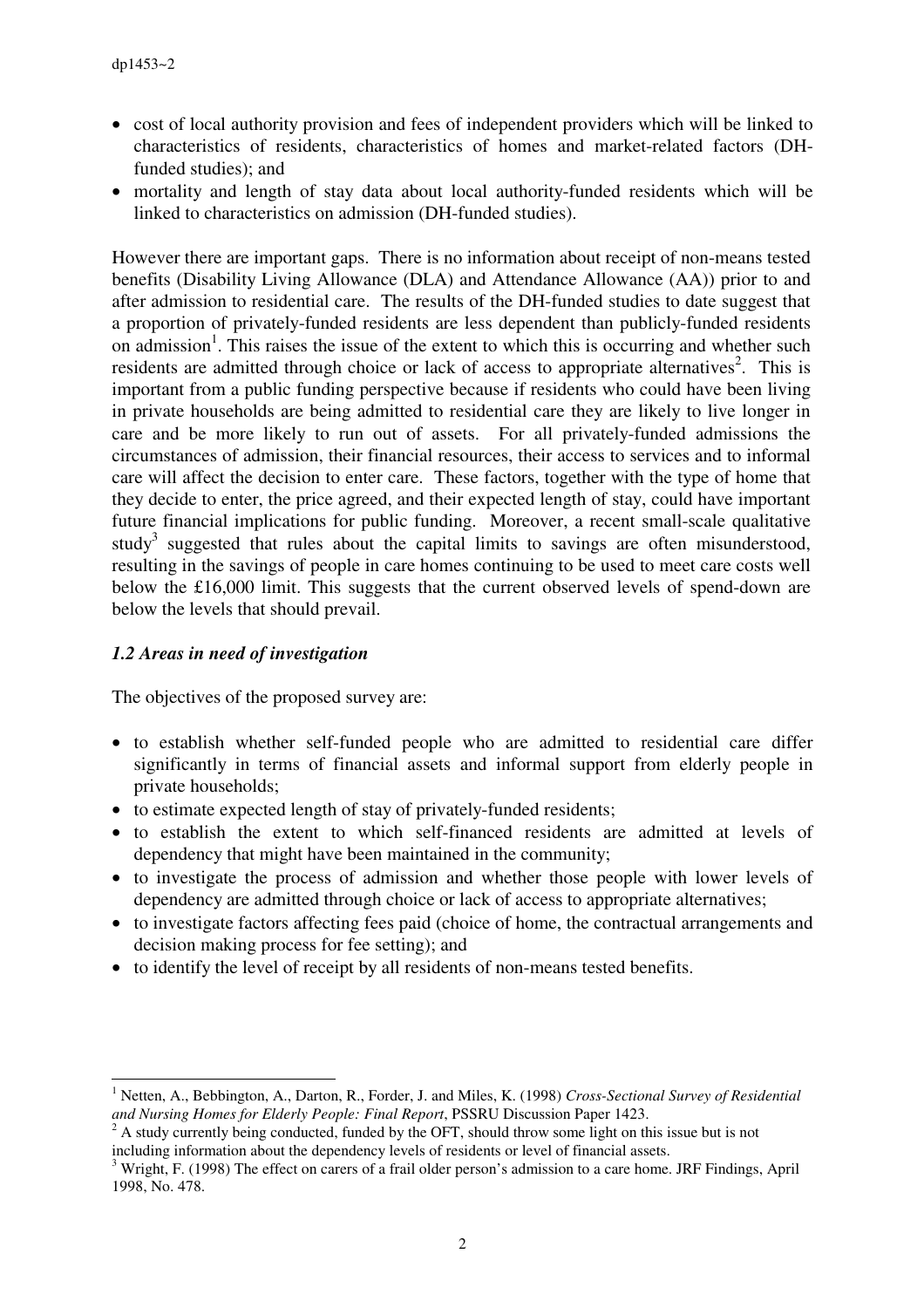The aims of the feasibility survey were:

- to identify the data that needs to be collected;
- to establish an appropriate methodology or options for collecting data;
- to identify the size of the sample required:
- to cost the different options; and
- to identify the time scale associated with each option.

The following sections describe the findings of activities undertaken as part of the feasibility study and the proposed methodologies in the light of these findings. The costs and timing of each option are discussed in a separate, confidential paper.

# **2. Results**

The activities undertaken during the study period were:

- interviewing home managers, residents and relatives for a range of homes in England and Scotland;
- analysing data from DH-funded surveys; and
- analysing data from the Family Resources Survey (FRS).

#### *2.1 Fieldwork*

The fieldwork for the feasibility study took place in May 1998. Interviews and discussions were held with staff in a cross-section of 12 homes. The homes varied in size and included private and voluntary and residential and nursing homes. They were located in London, Nottinghamshire, Devon and Glasgow. The sample in England was drawn from homes that had agreed to be contacted in future during the PSSRU survey but that were in areas that were unlikely to be contacted as part of the ongoing longitudinal survey. The Scottish homes were drawn from the Laing and Buisson database. Interviews were attempted with a number of privately-funded residents (or their relatives) who had been admitted within approximately the last three months.

Initial recruitment of homes over the telephone was the most difficult part. Details from the databases, especially for the Scottish homes, seemed quite out of date: several of the homes had closed down; several telephone numbers were incorrect; and home managers had moved. It sometimes took several attempts and many days to contact the relevant person. Once contacted there was a need to convince managers that we were bona fide researchers. Managers could not always remember the detail of when the last few privately-funded residents were admitted. Possibly one out of five homes met the initial criterion of having admitted a privately-funded resident in the last six weeks to two months.

Following receipt of a letter and face-to-face contact, the level of co-operation increased in such a way that the interviews were able to run smoothly. The majority of managers were able to give most of the information we were looking for. In larger homes, respondents tended to either be care managers, who tended to know less about the admissions practices, or the administrative managers, who were less likely to know about the details of care for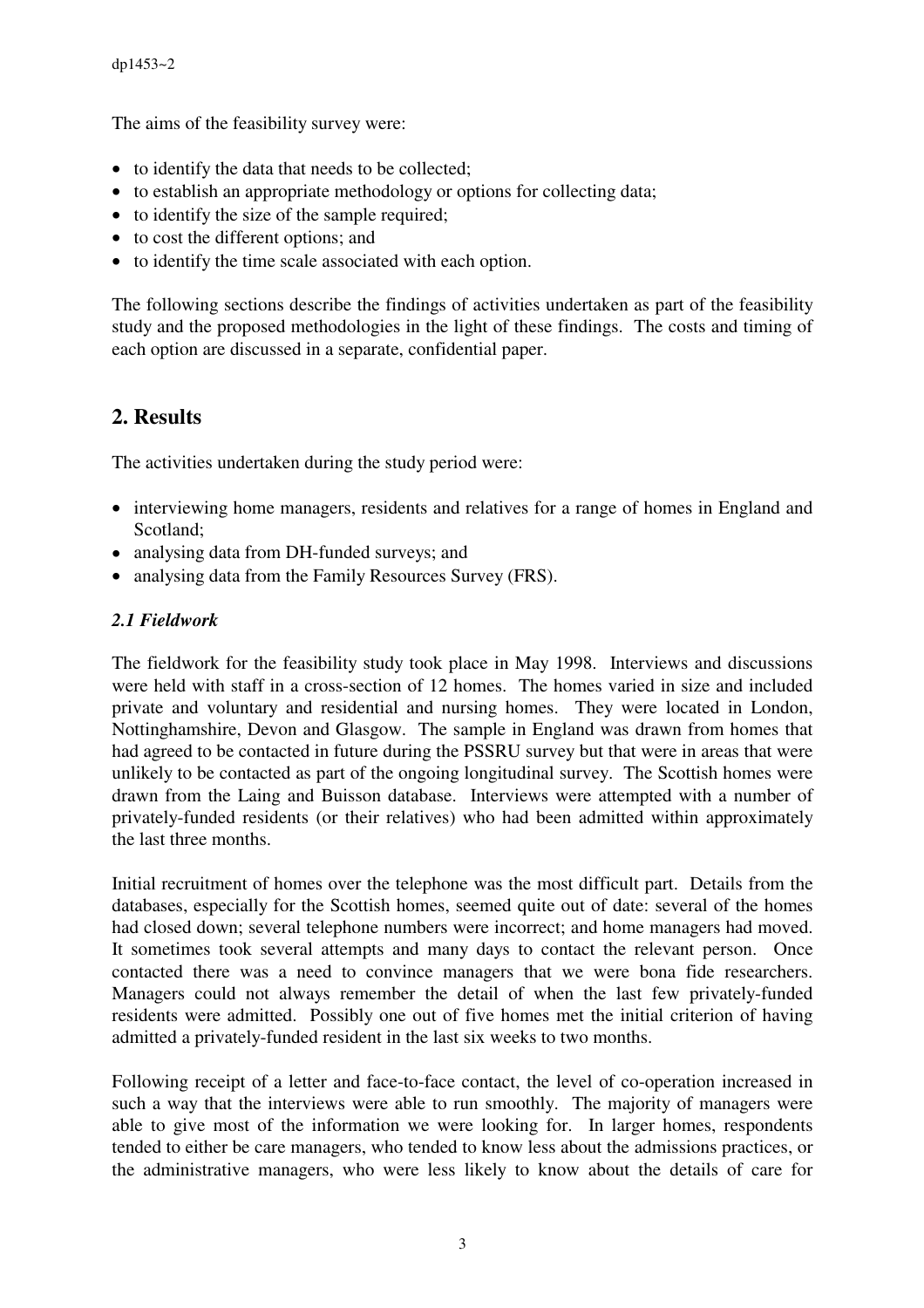residents. Willingness was only a problem when we suggested talking to the residents or asked managers questions which family members would be better placed to answer. In the smaller homes, respondents needed more coaxing as they tended to be more protective of their homes. It was important to make the respondent feel that we had taken due care and action in the issues of confidentiality and sensitivity.

Homes could regularly provide certain information, for example, last known domestic address, what sorts of services the residents had in their home, etc. Home managers were especially concerned to collect information relevant to the day-to-day care needs of residents, for example regarding their levels of dependency and the events which precipitated them coming into a home. However, they might not know how often they received services or what they paid for the service. Among the smaller homes the documentation was much more rudimentary. Smaller homes tended to have smaller catchment areas and hence they tended to already know quite a lot about residents before they came into the home, even though this information was not always written down and kept in files. For example, managers of the smaller homes tended not to have to refer to case notes about residents as they tended to store the information in their own heads. Managers of larger homes were much more explicit and consistent in their information needs, devising quite long forms and precise record keeping devices.

Approximately half of the residents who were eligible to be interviewed were capable of being interviewed. However, only three out of the 10 residents interviewed could give any information about the value of their property. None of the residents knew how much they were paying on a weekly or monthly basis to stay in the home. None of the residents knew about their savings. There was a tendency for residents to apologise because they could not remember things. This meant that the interview went from being a friendly chat for the resident to potentially feeling more of an imposition. Residents also got confused about the chronological ordering of events and the timing of events such as when they had moved house or when they had moved into the home. This meant that the information gleaned from interviews with residents might need to be corroborated by another person, usually a family member.

In some instances home managers could act as proxies for relatives. They might be able to provide the types of information required but it might be at a more superficial level than a relative or carer might be able to provide. For example, they might know that a resident had sufficient savings that they had to pay for their own care, but they might only tentatively know how much savings a resident might have. Alternatively, a residential home might have learned from the resident that they had three bedrooms in their last domestic home, but this might not necessarily be true. To an extent, homes are relying on others to provide them with information about residents' lives before they come into the home; relatives or carers are more likely to have been there with the resident and know the truth about the resident's situation.

Key findings were:

- There could be more than one relevant manager/respondent in a home (e.g. the care manager, the social worker, and the administrative home manager).
- Many different ways of recording health needs and capabilities of residents exist but all homes kept an admissions 'book' in some form even if it was just an A4 card, making it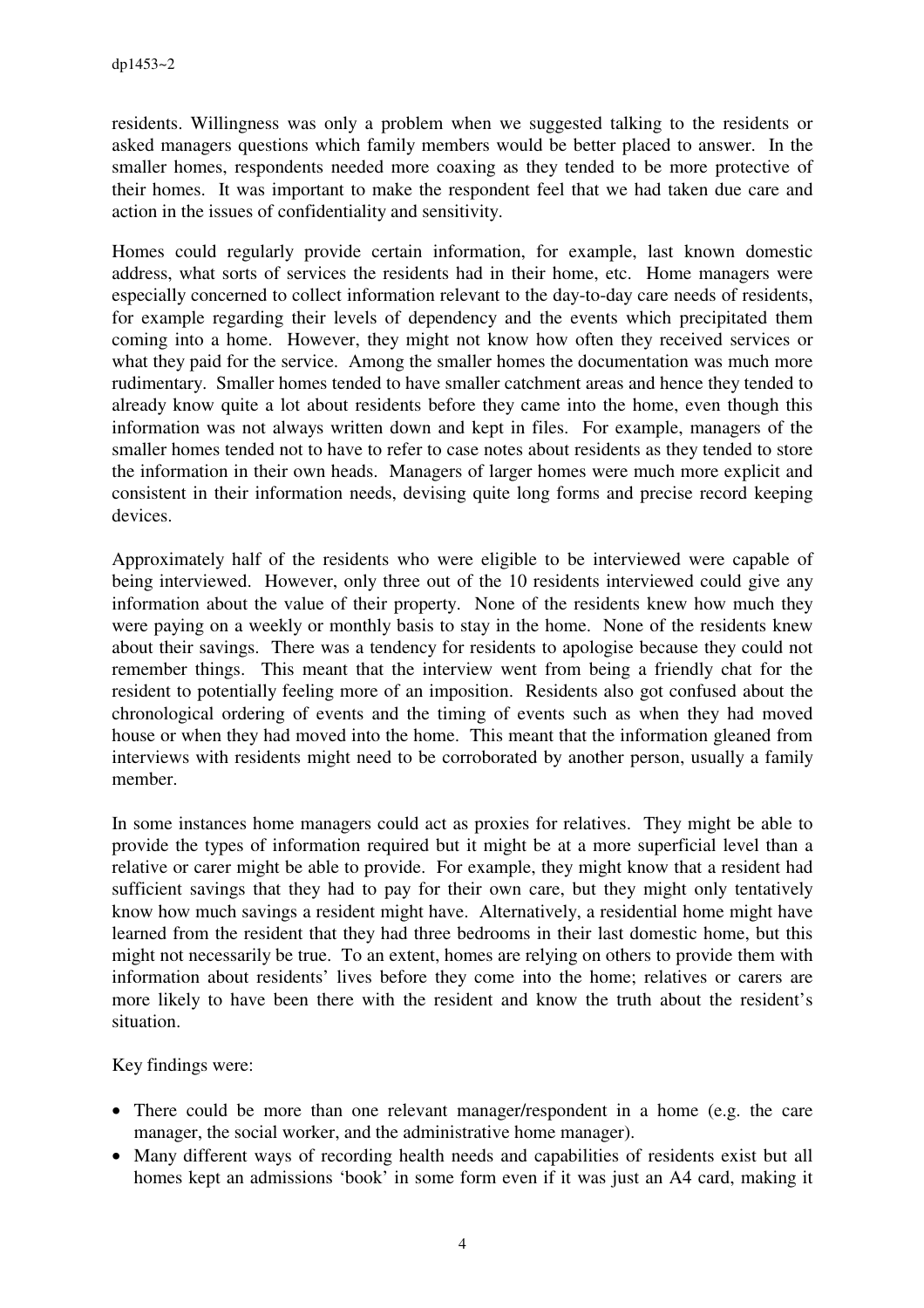possible to chart which residents had come, and which residents had left, in the previous six months.

- All homes kept information on the resident's previous domestic address, or felt that they could get this from a relative.
- Managers often felt it necessary to contact or check with families as part of the gathering of information.
- A number of managers felt they needed to ask families before giving us names and addresses so that we could write to the family.
- Most pieces of information requested are available either through the home or through a relative.
- The main area of difficulty is in asking about the financial assets which may, at best, only be possible in general terms from relatives. Home managers say that they don't pry into people's finances - any information given is given voluntarily. Residents say that they can't remember this kind of information. Relatives may give this type of information but will only give it in vague terms and even then very hesitantly. There may also be a negative correlation between readiness to give information about savings and the level of savings.
- Family/relatives tended to be in frequent contact with the homes.
- The families were the most appropriate respondents for a number of questions, including financial information, services in the home prior to admission and how the home was selected.
- Several family members may be involved with the care and financing of the resident and so it may not be sufficient to contact a single family member.
- Families would need to be contacted personally, either over the phone, or in person to gain co-operation for a self-completion form.

While the fieldwork identified a broad approach that would be feasible to administer for a full-scale survey, a number of issues will need to be resolved if such a survey is commissioned. These include:

- the integration of methodologies, that is, deciding in detail on the role of letters, phone calls, face to face visits, reminders and self-completion documents and the order in which they occur;
- the approach to getting information from families when more than one family member is involved;
- the burden on the home manager if they have to do a face-to-face interview and complete several forms for a number of privately-funded residents; and
- at what point to inform home managers that we may wish to speak to relatives of current residents, i.e. at the initial telephone screening or in a follow-up letter.

# *2.2 Analyses of DH-funded surveys*

The PSSRU began a study of residential and nursing home care for elderly people in 1995, which was designed to provide profiles of both new (publicly-funded) admissions to homes and existing (publicly- and privately-funded) residents. The study was funded by the Department of Health and includes a longitudinal survey of 2,500 elderly people admitted to permanent residential and nursing homes care with local authority financial support during the autumn of 1995, and a cross-sectional survey of 672 residential and nursing homes for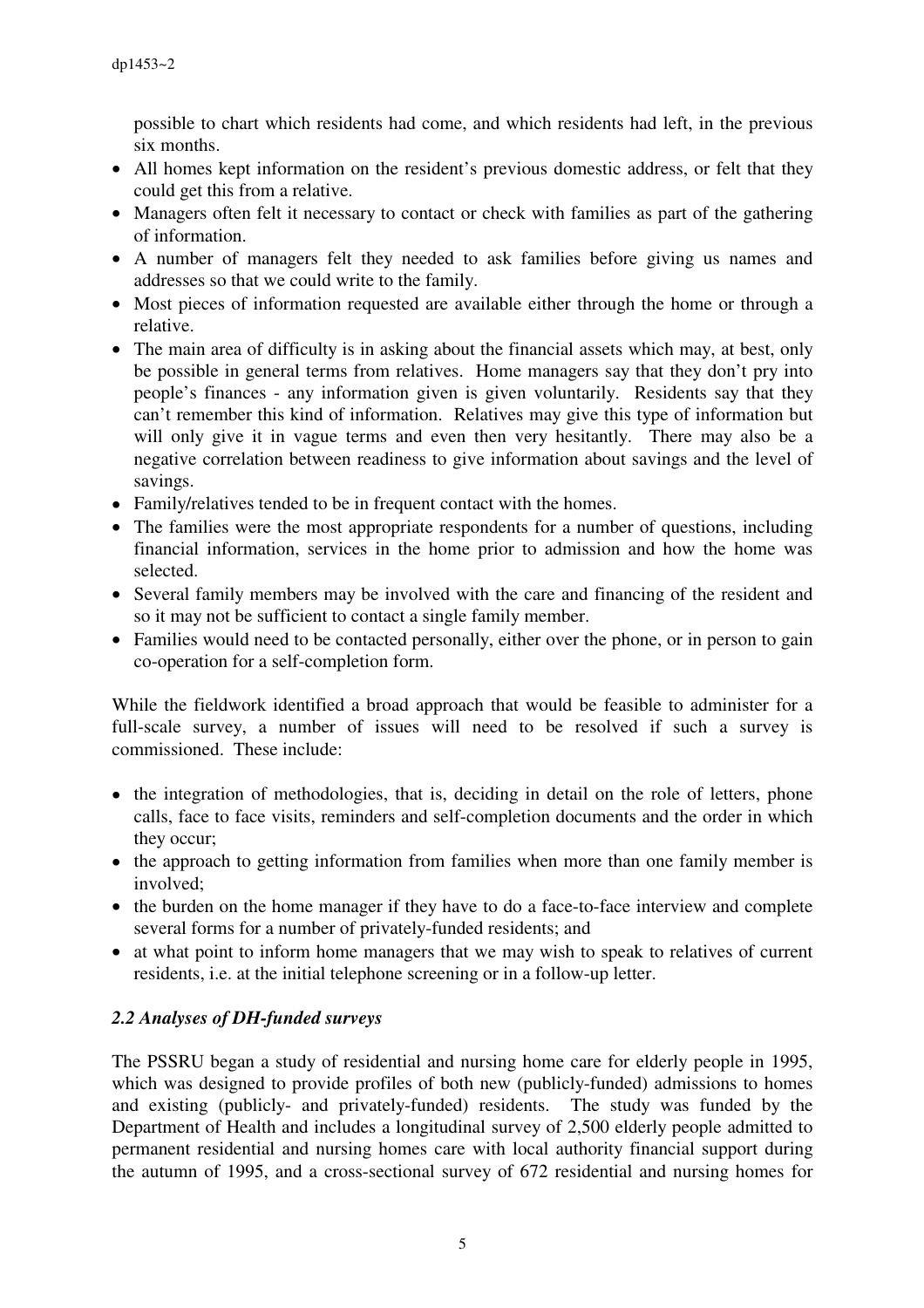elderly people conducted in the autumn of 1996. Information was collected about just under 12,000 residents in 617 of the homes in the cross-sectional survey. Follow-ups to the longitudinal survey have been conducted at six, 18 and 30 months after admission, and a further follow-up is planned for 42 months after admission.

Analyses of the data from the admissions survey and follow-ups and from the cross-sectional survey have been undertaken to examine:

- implications for design in establishing expected length of stay;
- what is known to date about the characteristics of spend-down cases; and
- issues for consideration in the design of the sampling frame.

#### *Length of stay*

Given appropriate information about the characteristics of self-funders on admission it should be possible to estimate the distribution of the expected length of stay of self-funders from analyses of data collected in the DH-funded survey of local authority-funded admissions. Although privately-funded residents tended to be less dependent than publicly-funded residents, as shown in tables 2.2.1 and  $2.2.2<sup>4</sup>$ , the overlap in the distributions indicates that reweighting would achieve adequate comparability in the analyses of length of stay. The ONS system for flagging deaths, which is being employed for the 1995 PSSRU admissions survey, could be considered as an additional means of checking comparability. Changes in dependency recorded between the admissions survey and the six month follow-up (see table 2.2.3) suggested that the level of dependency on admission may not be an adequate predictor of survival, and that a follow-up of changes in dependency should be considered.

#### *Spend-down cases*

As shown in table 2.2.4, spend-down cases had longer lengths of stay than publicly-funded or privately-funded residents, and they had intermediate levels of physical dependency. However, a higher proportion of spend-down cases were not cognitively impaired.

#### *Sampling*

 $\overline{a}$ 

The distributions of homes by size, shown in table 2.2.5, indicate that relatively small private residential homes would have to be included in the sample, although the exclusion of the smallest homes, with fewer than 10 places, would only result in the loss of 8 per cent of private residential homes. Adjusting for the relative proportions of different types of home, approximately 50 per cent of privately-funded residents appear to be accommodated in private residential homes (see table 2.2.6). Overall, less than 3 per cent of privately-funded residents are accommodated in homes with fewer than 10 places. However, as shown in table 2.2.7, privately-funded residents were more likely to be living in smaller private residential homes, and so this would counteract the smaller number of expected admissions to these homes.

Table 2.2.8 presents information on the ownership of homes included in the cross-sectional survey. Only a minority of homes had been owned for under two years, and so few problems are likely to arise from a loss of information during a change in ownership. Chains of homes

<sup>&</sup>lt;sup>4</sup> It was interesting to note that this result was confirmed by home managers in the homes contacted during the fieldwork who felt that privately-funded residents were admitted at a lower level of dependency than publiclyfunded residents.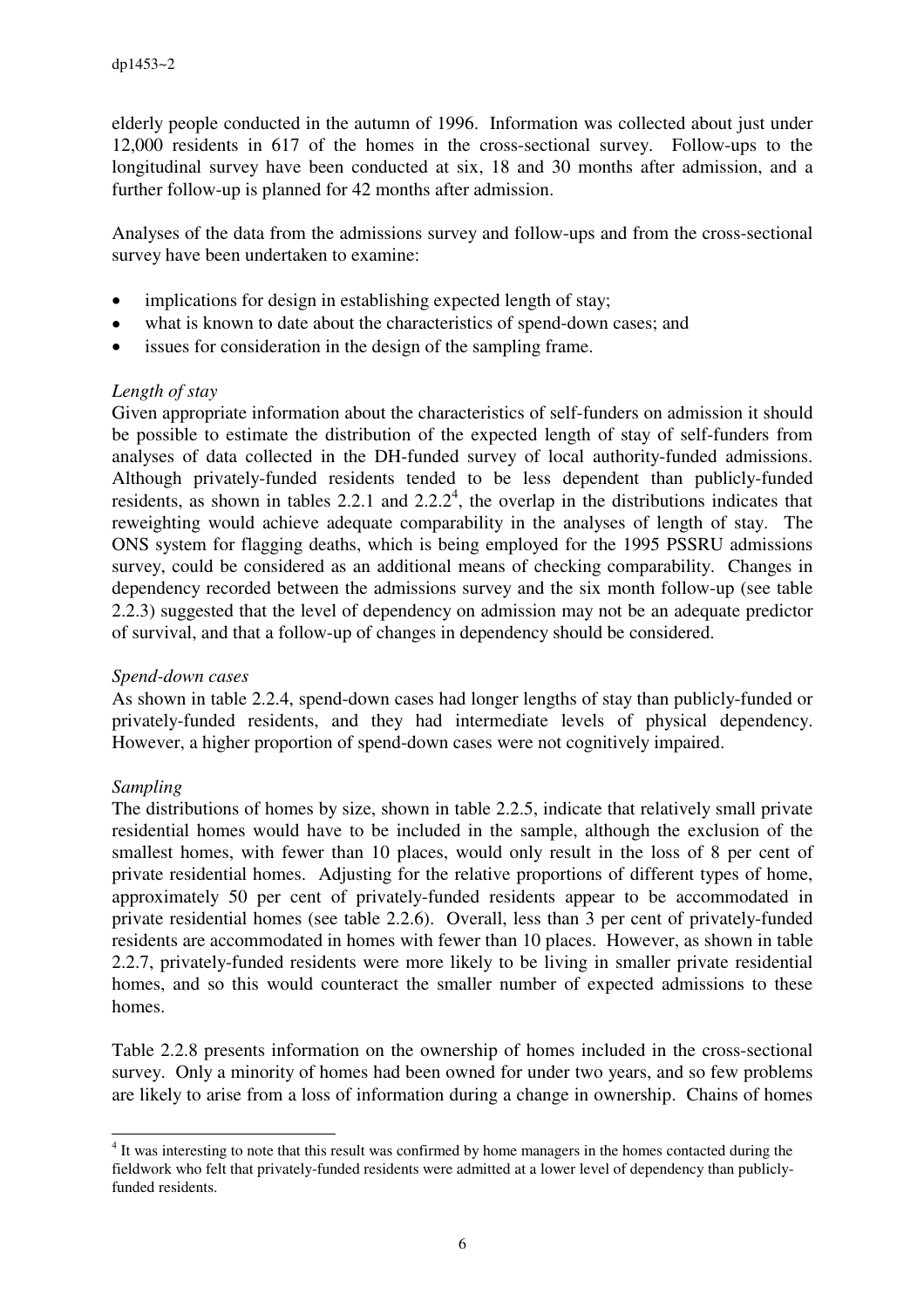are more prevalent in the voluntary residential, dual registered and nursing home categories, and it is likely that such homes are larger than homes run by smaller organisations.

The information on turnover shown in table 2.2.9 indicates that a long fieldwork period would be necessary to produce sufficient admissions. (Homes which reported admission rates in excess of 100 per cent of places per year have been excluded.) A design involving a retrospective component of six months, for which data compatible with the FRS would be collected, and a prospective component of six months, during which more detailed information would be collected, may provide a sufficiently large sample for comparisons with the FRS, as well as sufficient more detailed information on dependency on admission, which could not be collected retrospectively. The individuals included in the six month retrospective period could be followed up six months after admission and, with an extension of the fieldwork period, the prospective period sample could also be followed up. In addition, the collection of data for a period of a year would counteract seasonal variations. Table 2.2.10 presents information on occupancy and turnover by size of home<sup>5</sup> for the purpose of estimating sample sizes (see section 3.2).

#### *2.3 FRS analyses*

Analyses were conducted of 1995/6 FRS data on single people aged 75 years and over, a sample of 2,517. This group was chosen as a proxy for privately-funded residents, as most such residents are very elderly and probably single, divorced or widowed. The exclusion of married people from the analyses had the added advantages that issues about the intrahousehold division of income and assets did not have to be addressed.

The analyses concentrated on three variables: financial assets, housing assets and income. The assets variable used provided detailed information on asset values up to £20,000. Council tax band was used as a proxy for housing asset values. The income variable used related to gross income excluding housing benefit (HB), council tax benefit (CTB), and attendance allowance/disability living allowance. These benefits were excluded, as the aim was to concentrate on those aspects of income that a person would retain if admitted to residential care and that would be likely to be related to their social circumstances rather than their health state.

Fifty-three per cent of the sample of single people aged 75 and over were owner-occupiers (including those with a mortgage) and 47 per cent were tenants. The owner-occupiers were less likely than the tenants to have financial assets of under £5,000 (57 per cent as against 85 per cent) and more likely to have assets of £20,000 or more (21 per cent as against 5 per cent). Among owners, asset values varied by council tax band. Whereas 70 per cent of those in band A had assets of under £5,000, only 35 per cent of those in bands F to H had assets of under £5,000. Whereas 11 per cent of those in band A had assets of £20,000 or more, 44 per cent of those in bands F to H had assets of £20,000 or more. A multivariate analysis of financial assets would have been problematic, as the asset variable was not strictly continuous.

 $\overline{a}$  $<sup>5</sup>$  The figures shown in table 2.2.9 differ slightly from the corresponding figures for all sizes of home shown in</sup> table 2.2.10 because, for each type of home, the information shown in table 2.2.10 was based on the same cases, whereas the figures presented in table 2.2.9 were computed separately.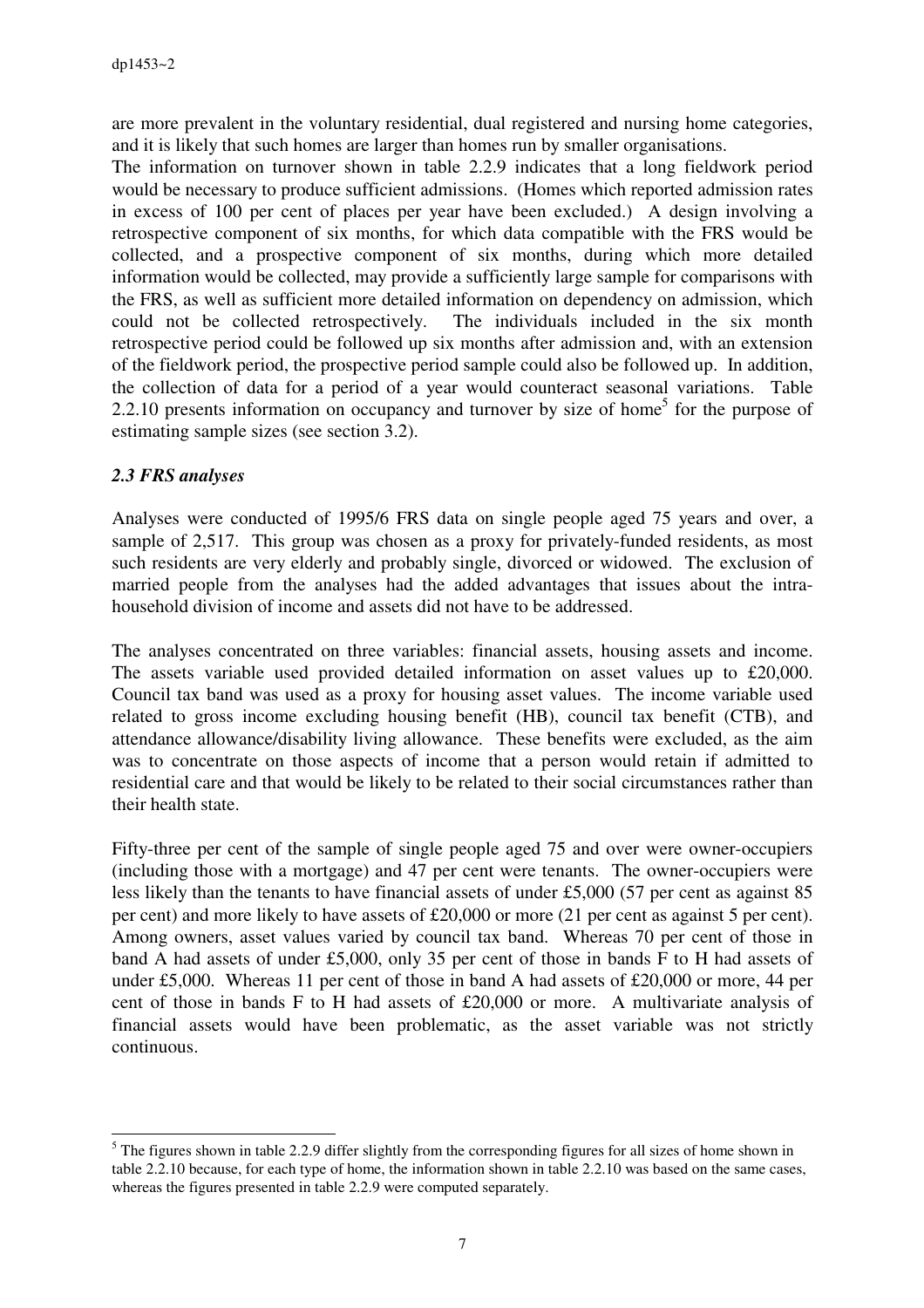Multivariate analysis was undertaken of gross income (excluding HB, CTB and AA/DLA). The dependant variable was log income. The independent variables were age, gender, marital status (whether divorced), housing tenure, council tax band, age left full-time education, years worked (with a part-time year counted as a half full-time year), and years worked squared. Gender, marital status, housing tenure, council tax band, and age left full-time education were all statistically significant (at 5 per cent level). Age was not significant (at 5 per cent level) nor was years worked. The analysis explained 20 per cent of the variance in log income.

These analyses suggest that information on gender, marital status, housing tenure, council tax band and age left full-time education would be valuable as a broad proxy for information on income and assets. They would not allow income and assets to be predicted with accuracy but would give a broad indication of the likely range.

# **3. Proposed Design**

#### *3.1 Overall methodology*

From the fieldwork it became clear that residents themselves were rarely clear about their financial circumstances on admission, and so any information gathered from this source was likely to need to be verified. Often nobody at the care home knew anything about a resident's finances. The most reliable and informed source was the relatives who were usually very involved in the decision making. Some information was regularly available at homes about all admissions:

- the date of admission;
- age and gender;
- marital status;
- next of kin;
- source of admission; and
- previous home address.

The previous home address is of particular significance as it allows information to be obtained about the council tax banding of the dwelling. This can be linked with information in the FRS about expected levels of income and assets. This link can be investigated by more detailed information collected from a sample of relatives.

In order to make the best use of the potential sources of admission and to reduce the number of homes that need to be approached it is proposed that the following approach is adopted:

- 1. Home managers or administrators are interviewed about the characteristics of the home and overall receipt of AA and DLA.
- 2. Homes provide information about the above basic characteristics on all privately-funded admissions, together with weekly fee paid and type of room (shared or single), during the previous six months.
- 3. This information, together with dependency information comparable to the DH-funded surveys is collected on all subsequent privately-funded admissions for a six month period. Together this allows a full year's worth of admissions to be gained from each home, maximising the numbers and avoiding any seasonal effects.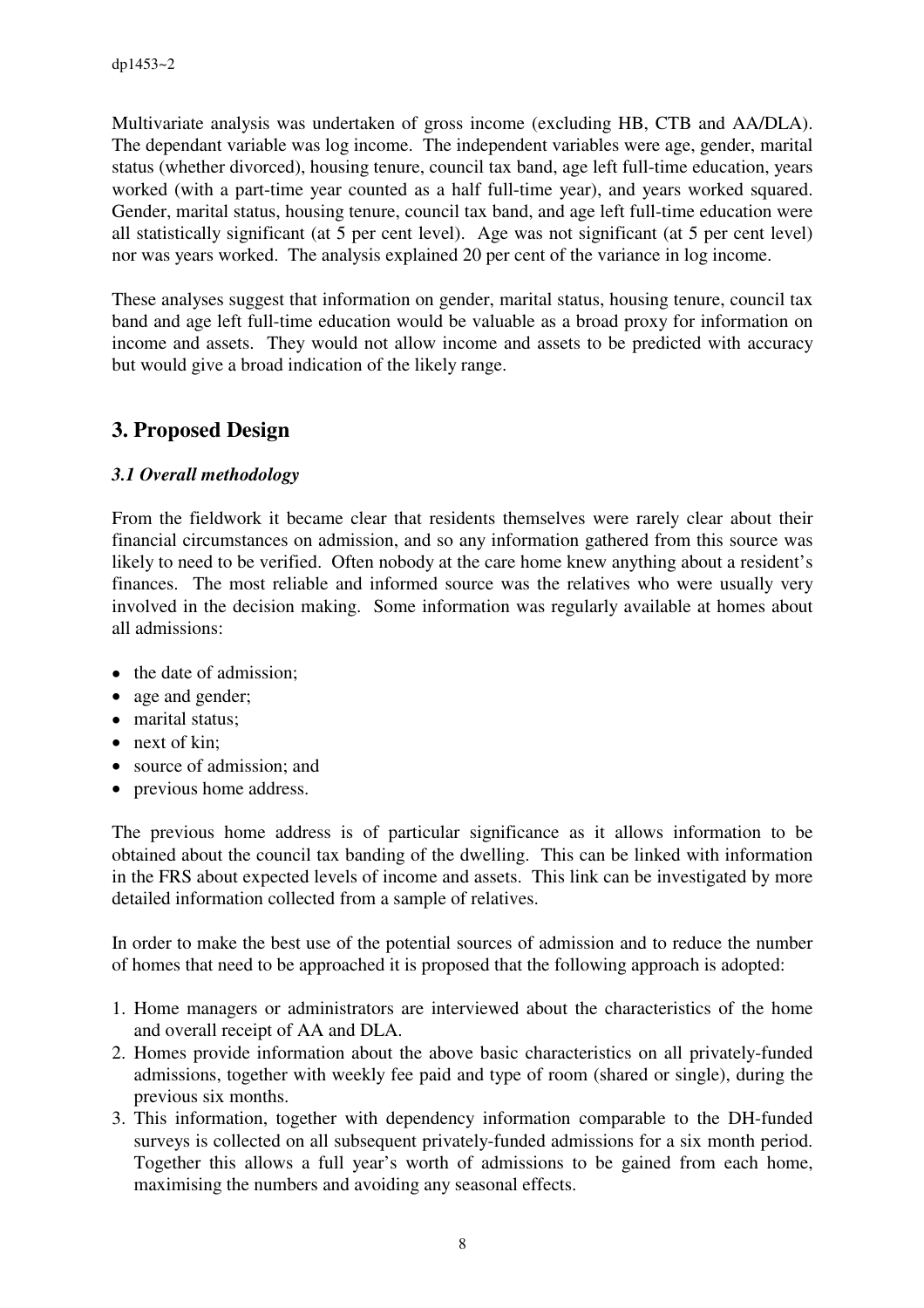- 4. A key relative of all the admissions who are alive at the time of the initial approach to homes and those who are alive six weeks after admission are approached to be interviewed.
- 5. The interview with the relative will focus on the decision making and care aspects of the admission with a form, which could be self-completed, requesting information about financial assets. If necessary this could be sent on to the relative who is more familiar with the financial circumstances on admission.
- 6. Home managers complete the dependency questionnaire as close as possible to six months after admission for all privately-funded admissions. For all those who died during the period date of death and for those that left, where they went and date that they left.
- 7. In Scotland, where we do not have information about publicly-funded admissions, information about publicly-funded admissions is also collected from the home. This would allow a check of the public/private comparison in Scotland. Relatives of publiclyfunded admissions are not approached.

This should allow the following datasets to be established:

- data about proportions of residents receiving AA and DLA in all homes;
- basic data about source of admission, type of household, council tax band, and personal characteristics for the full sample of residents;
- information about dependency at admission for half the sample of residents;
- information about dependency six months after admission for all survivors; and
- detailed information about income, financial assets, informal support, contractual arrangements and decision making processes for those who have relatives who responded.

The detailed data requirements are shown in Appendix A.

It is proposed that a dataset which reports on the results of the retrospective sample is analysed during the study to provide an interim picture of the results. This should include about half the overall resident sample and slightly less than half of those where information about relatives are available. While predictions about length of stay would not be possible it would allow:

- a general description of the homes (including the proportions of residents receiving AA and DLA) to be identified before the end of the survey period;
- initial results about council tax bands and an indication of the response rate to questions about financial assets; and
- initial investigation of any questions of particular policy interest at that stage.

We consider that the methodology described above is both feasible and, given a sufficiently large sample, should allow the areas in need of investigation that were identified in section 1 to be addressed.

If additional funding were sought, another area of analysis that might be of interest is the degree to which people move around the country, in particular out of London, when they are choosing the home. This would not require any additional questions to be asked but would require further analysis.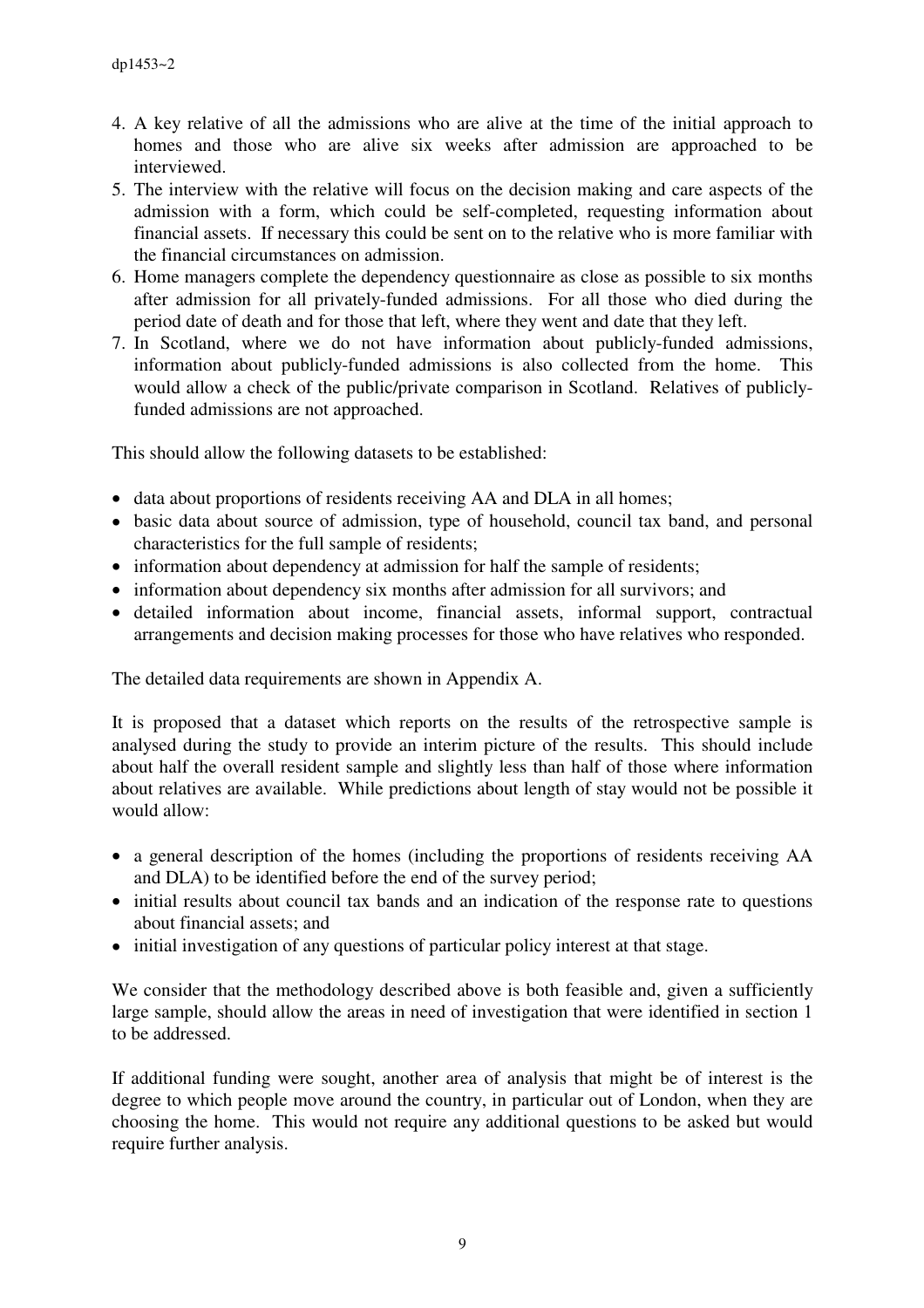## *3.2 Sample*

 $\overline{a}$ 

One aim of the survey is to enable the characteristics of privately-funded residents to be compared with those of elderly people in private households. A suitable comparator data set would be the FRS sample of single people aged 75 years and over, a sample of around 2,500 individuals. It is assumed that the new survey would have an achieved sample of around 1,000, with around 500 residential care and around 500 nursing home care admissions.

If a proportion,  $p_1$ , of this FRS subsample had the characteristics under consideration, e.g. owner-occupation, the variance of the estimate  $p_1$  would be at most 0.0001 (0.5 $*$ 0.5/2500). If a proportion,  $p_2$ , of the new survey sample had the characteristics under consideration, the variance of the estimate  $p_2$  would be at most 0.00025 (0.5 $*$ 0.5/1000). The variance of the difference between  $p_1$  and  $p_2$  would thus be 0.00035 and the standard error 0.0178. This means that the 5 per cent confidence intervals for the difference between  $p_1$  and  $p_2$  would be +/- 0.0375. This does not allow for the design effect in either the FRS or the new survey but assumes they are both simple random samples. In practice, the variances, standard errors and confidence intervals would be larger.

Around 53 per cent of the 1995/6 FRS subsample of single elderly people aged 75 and over were owner-occupiers. The percentage of owner-occupiers among the new survey would need to lie outside the range 49 per cent to 57 per cent if the privately-funded admissions were to have a significantly different tenure rate from single very elderly people in private households. If the residential care and nursing home care subsamples were separately compared with the FRS subsample, the percentage of owner-occupiers would need to lie outside the range 48 per cent to 58 per cent if the privately-funded admissions to residential homes (or to nursing homes) were to have a significantly different tenure rate from single very elderly people in private households.

We are also interested in whether privately-funded admissions differ significantly from publicly-funded residents in terms of length of stay. The comparison is with the DH-funded survey of publicly-funded admissions, where again the sample size is 2,500. The study design means that we will have information about the proportion who die or leave shortly after admission for 1,000 admissions and for the survivors information about levels of dependency six months after admission. In addition we will have information about dependency on admission for approximately 500 residents. (For a sample of 500, the width of the confidence interval would be increased by a factor of 1.4, compared with that for a sample of 1000, i.e., a confidence interval of 48-58 per cent for a sample of 1000 would be increased to an interval of 46-60 per cent for a sample of 500.)

On this basis it would appear that an achieved sample of 1,000 would be adequate to meet the aims of the survey. Table  $3.1<sup>6</sup>$  shows the likely numbers of homes that would need to be approached in order to achieve a sample of 1,000 residents. Although this assumes that a number of admissions will be achieved per home, the problem of clustering associated with homes that will reduce the effective sample size is likely to be limited. The problem is only likely to arise in larger homes and given the current situation in the residential and nursing home market it is unlikely that homes will be unduly selective.

 $6$  Two decimal places were retained for the figures for home size and turnover in table 3.1, but otherwise these figures correspond to those shown in table 2.2.10.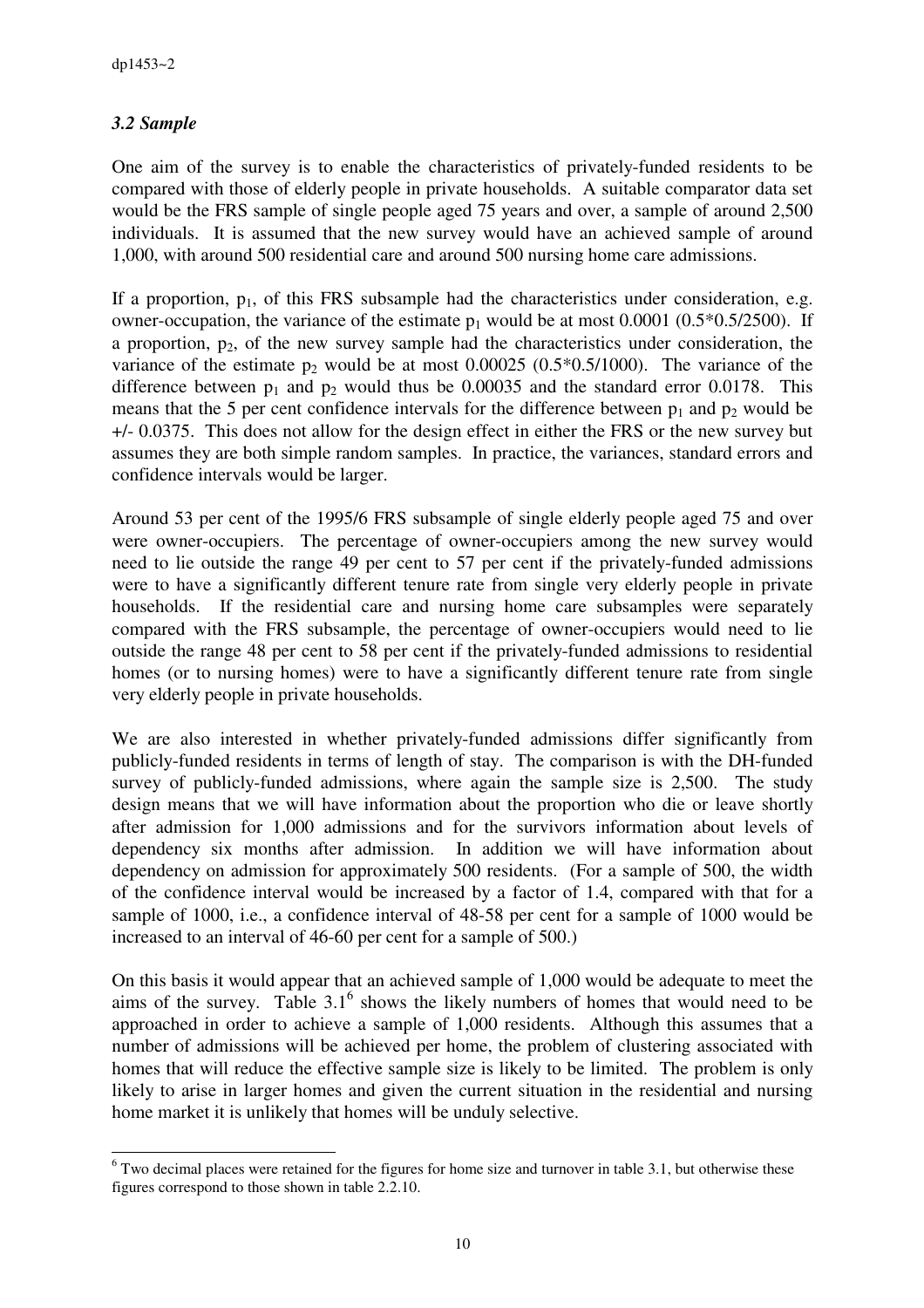# **Appendix A: Data requirements**

#### **1. Home manager/administrator/social worker**

#### **(a) Home characteristics**

#### *Information as in cross-sectional home-level data*

- current sector and care type and recent changes in status
- size, occupancy
- home background (ex local authority; how long have managers been running)
- part of chain/single home, size of chain
- facilities (en-suite etc.)
- type of care provided (specialities)
- services provided and who pays for what (physiotherapy, hairdressing etc.)
- trips and outings frequency
- whether on the local authority approved list
- fee setting information (what is included/excluded; contracting; relationship with local authority)
- admission/discharge rates over previous year

#### *Other home-level information*

- catchment area
- % of residents publicly funded
- $%$  receiving AA
- $%$  receiving DLA

#### **(b) For each privately-funded admission during previous 6 months**

#### *Information as in PSSRU surveys*

- age and gender
- source of admission
- charge
- single/shared bedroom

#### *On the same basis as FRS*

- for last domestic household:
	- address (obviously not in FRS)
	- tenure
	- type of dwelling
	- number of bedrooms
	- structure of household (single person, living with spouse, living with children etc.)
- marital status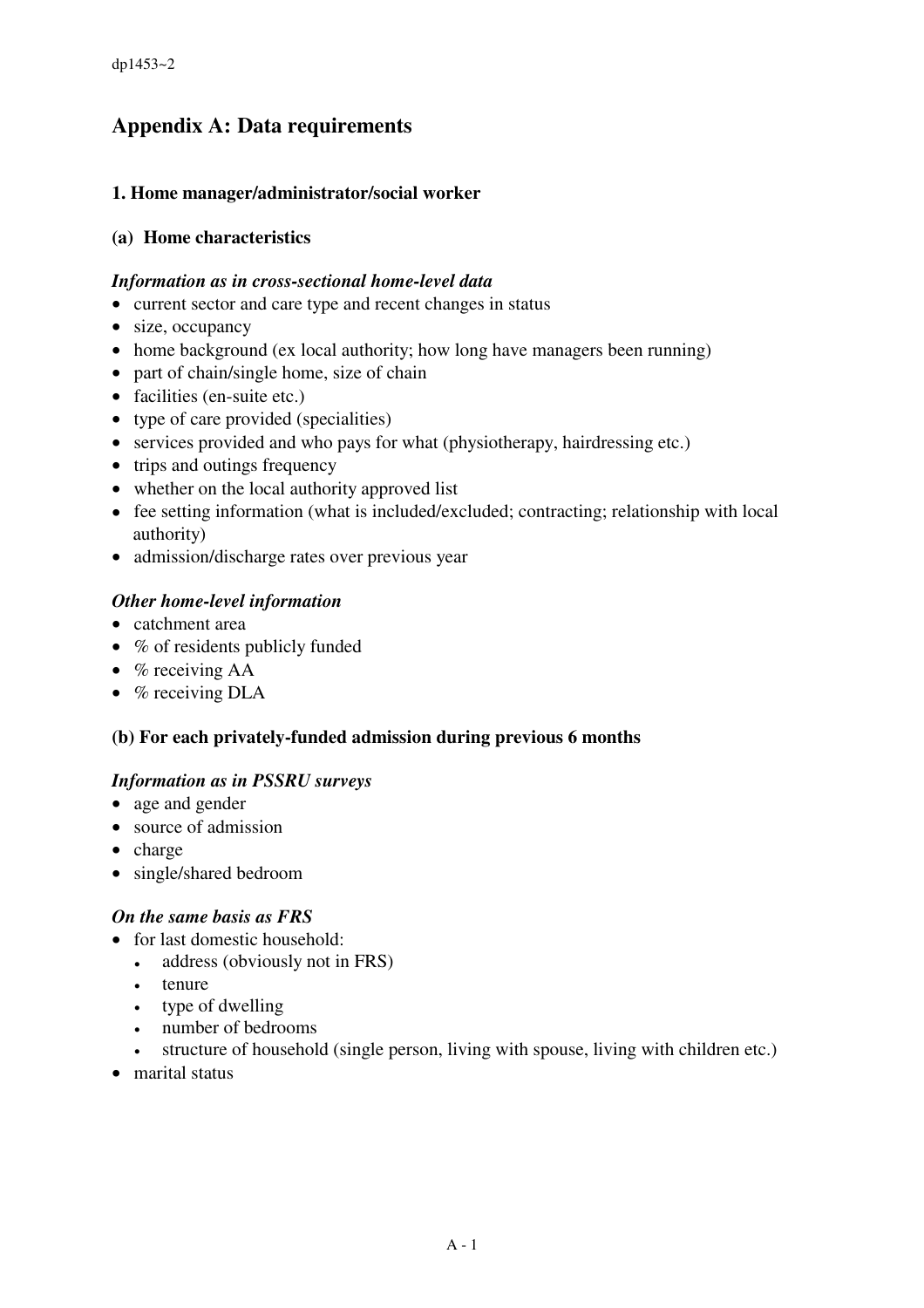## *Other*

- date of admission
- date of discharge/death (if relevant)
- next of kin relationship (son/daughter/spouse etc.)
- family structure
- who organised admission (son/daughter/spouse/solicitor/local authority SSD etc.)
- who deals with financial affairs (son/daughter/spouse/solicitor/local authority SSD etc.)
- who looks after pension/bank/building society/post office account/cheque book/cash card/personal expenses/allowance

## **(c) For each privately-funded admission during subsequent 6 months**

#### *All information for those admitted during previous 6 months plus (as in PSSRU admissions survey)*

- dependency on admission
- medical conditions/diagnoses

# **2. Relative/Proxy**

#### *Process of admission/care history*

- receipt of services and informal help
- events (e.g. fall, bereavement)
- hospital admissions: length of stay, reason for admission
- sense of choice/alternatives open to them (types of home; community)
- reason for admission
- who made the decision about
	- (i) residential-based care
	- (ii) specific home
- process by which fee agreed

#### *What looking for in residential care*

- how many homes considered
- main reason for deciding on (chosen home)
- main thing that put residents off (home liked least)
- how information obtained (viewing/leaflet/brochure)
- whether had any choice
- location
- sector/home type
- price
- atmosphere/staff attitudes
- professional care
- company/friends/relatives
- services/facilities provided (single room/en-suite/activities)
- safety
- underlying requirements: privacy,.....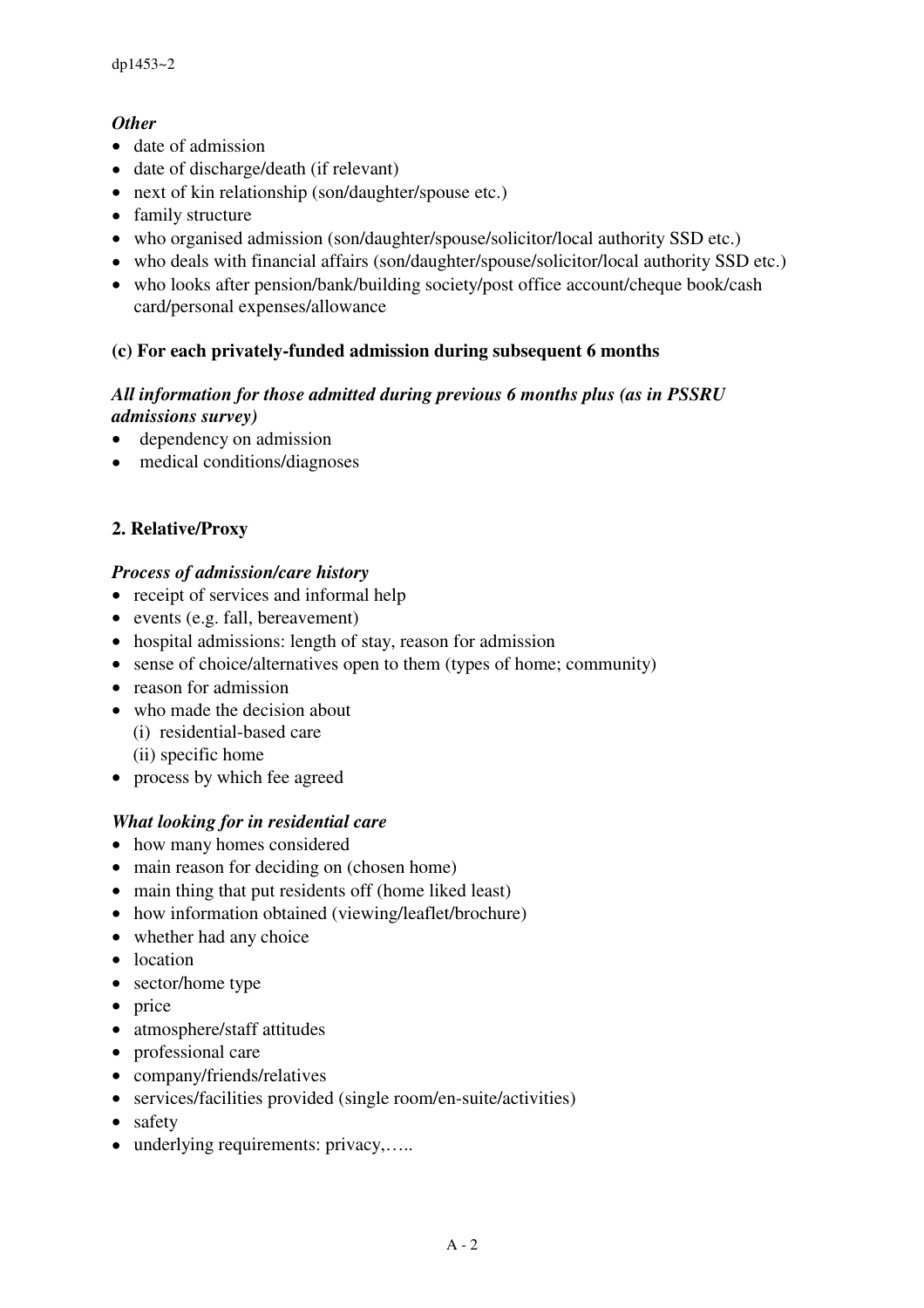## *Personal information about resident*

- marital status
- years in full-time and years in part-time employment
- age of leaving full-time education (definition?)
- educational attainment (no qualifications, O-levels, A-levels, matriculation, first degree or equivalent)
- occupation during employment years: professional/management, other white collar, skilled manual, other manual, other work
- spouse's occupation (?)
- family structure and location
- nationality
- ethnic origin

#### *Housing history prior to admission*

- moves post-retirement
- for each of last 3 dwellings (?):
	- geographical location
	- type of dwelling (flat, semi etc.)
	- number of bedrooms
	- tenure
- for last dwelling:
	- geographical location
	- type of dwelling (flat, detached, semi etc.)
	- number of rooms excluding bathrooms and toilets
	- council tax band
	- tenure (owned outright, owned with mortgage, rented)
	- if owner-occupied, who owned the property (resident, resident jointly with spouse, resident's son/daughter/other relative)
	- if owned, has property been sold or selling; if so, sale price (original purchase price if not selling)
	- number of people in household/head of household

#### *Income and wealth (at the time of admission)*

- savings (types and overall level)
- other (not original home) properties
- total value of assets excluding property (under £16,000, £16,000 under £20,000, £20,000 - under £40,000, £40,000 - under £60,000, etc.)
- sources of income (state pension; occupational pension(s); disability benefits; income support; annuity income; other investment income; other)
- level of income (under £100 pw,  $£100-f150,f150-f200,$  etc.)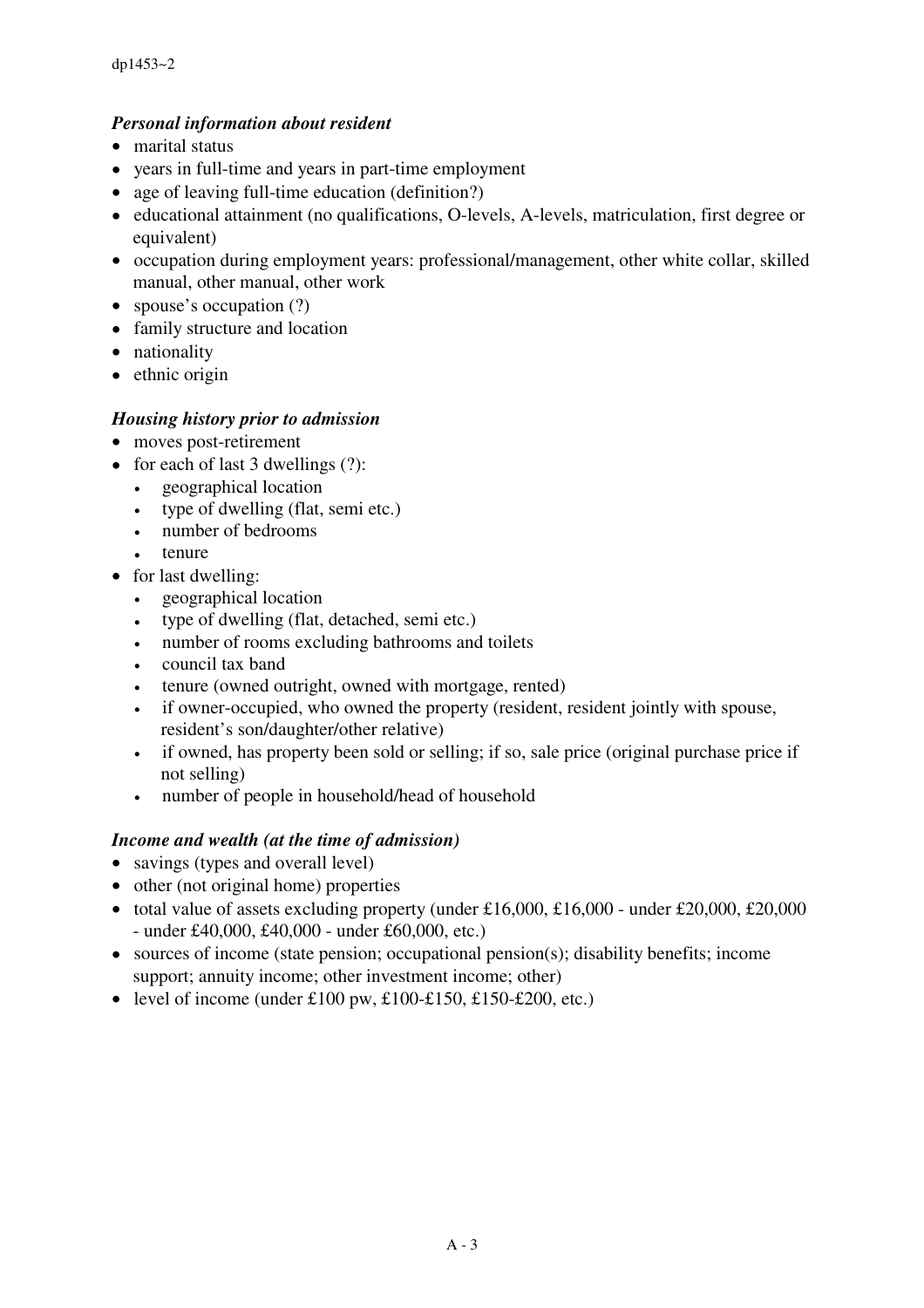| Barthel Index of ADL                                                                                                                                     |                                                                                                                    | 6 weeks or less                                                                                                  |                                                                                                                    | 3 months or less                                                                                                 |
|----------------------------------------------------------------------------------------------------------------------------------------------------------|--------------------------------------------------------------------------------------------------------------------|------------------------------------------------------------------------------------------------------------------|--------------------------------------------------------------------------------------------------------------------|------------------------------------------------------------------------------------------------------------------|
|                                                                                                                                                          | Public                                                                                                             | Private                                                                                                          | Public                                                                                                             | Private                                                                                                          |
| Score 0 (maximum)<br>$\overline{c}$<br>$\overline{\mathbf{3}}$<br>$\overline{4}$<br>5<br>6<br>$\overline{7}$<br>8<br>9<br>$10\,$<br>11<br>12<br>13<br>14 | 5.3<br>9.4<br>12.9<br>17.9<br>23.2<br>27.9<br>33.5<br>37.4<br>45.6<br>51.2<br>54.4<br>61.2<br>65.0<br>68.2<br>70.9 | 2.7<br>4.5<br>5.4<br>7.1<br>12.5<br>17.9<br>21.4<br>32.1<br>34.8<br>37.5<br>43.8<br>45.5<br>48.2<br>52.7<br>56.3 | 3.9<br>8.4<br>13.5<br>17.5<br>23.3<br>26.9<br>32.8<br>37.0<br>44.0<br>47.6<br>51.7<br>56.3<br>60.3<br>63.4<br>67.4 | 2.8<br>3.6<br>5.6<br>6.5<br>10.1<br>12.5<br>17.3<br>23.8<br>27.0<br>31.9<br>39.9<br>40.7<br>44.0<br>48.4<br>54.4 |
| 15<br>16<br>17<br>18<br>19<br>20 (minimum)                                                                                                               | 73.2<br>78.8<br>83.8<br>89.7<br>95.0<br>100.0                                                                      | 64.3<br>72.3<br>74.1<br>81.3<br>89.3<br>100.0                                                                    | 70.9<br>74.5<br>81.0<br>86.9<br>95.6<br>100.0                                                                      | 58.9<br>65.7<br>71.0<br>81.9<br>93.1<br>100.0                                                                    |
| Number of residents (unweighted)                                                                                                                         | 213                                                                                                                | 77                                                                                                               | 464                                                                                                                | 159                                                                                                              |

#### **Table 2.2.1: Cumulative Percentage Distribution of Barthel Index of ADL by Length of Stay and Type of Funding (Permanent Residents Aged 65 and over, Weighted)**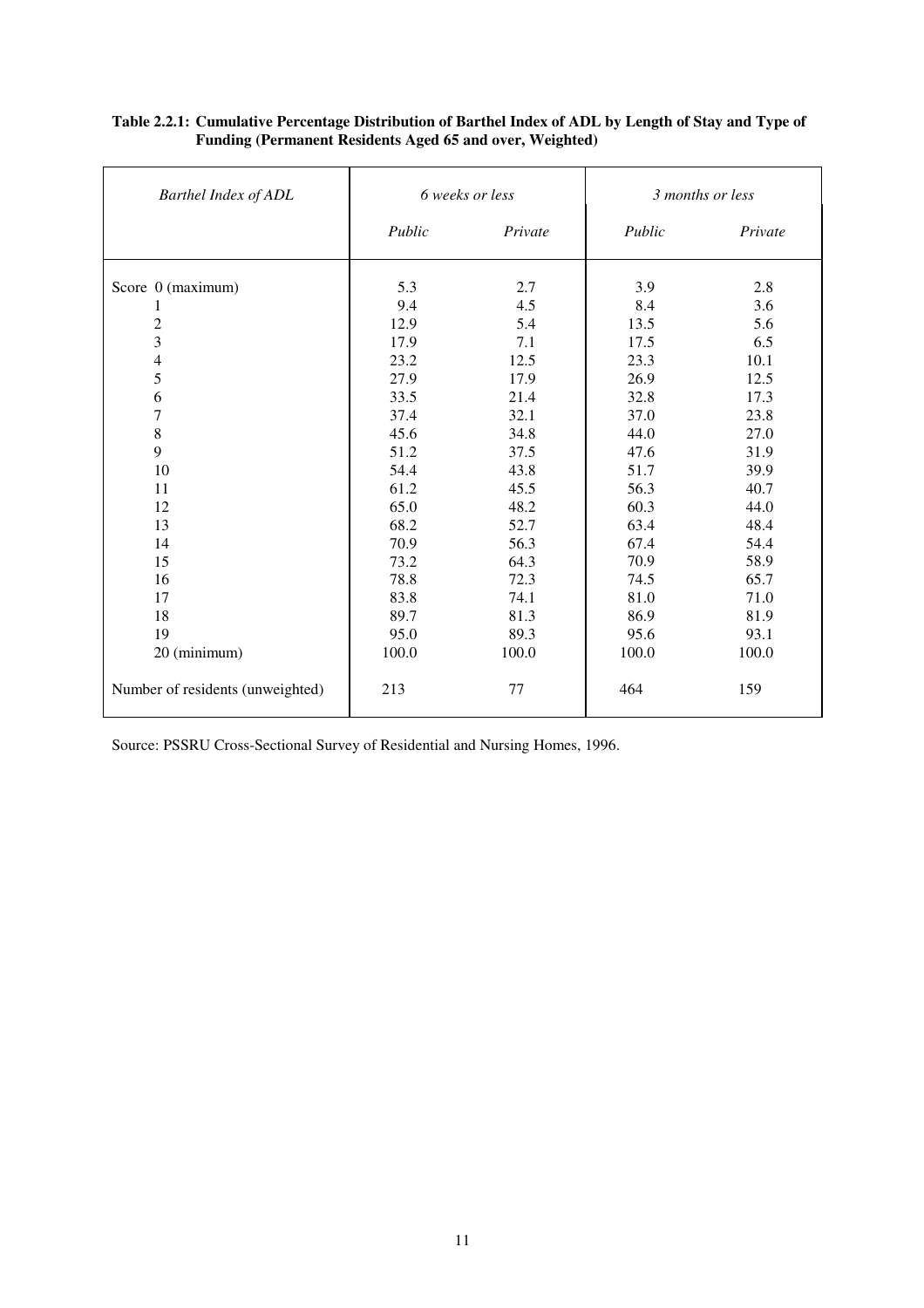| Table 2.2.2: Cumulative Percentage Distribution of MDS Cognitive Performance Scale by Length of Stay |  |
|------------------------------------------------------------------------------------------------------|--|
| and Type of Funding (Permanent Residents Aged 65 and over, Weighted)                                 |  |

| MDS CPS                                                                                                                                              |                                                      | 6 weeks or less                                      |                                                      | 3 months or less                                     |
|------------------------------------------------------------------------------------------------------------------------------------------------------|------------------------------------------------------|------------------------------------------------------|------------------------------------------------------|------------------------------------------------------|
|                                                                                                                                                      | Public                                               | Private                                              | Public                                               | Private                                              |
| Very severe impairment<br>Severe impairment<br>Moderately severe impairment<br>Moderate impairment<br>Mild impairment<br>Borderline intact<br>Intact | 3.8<br>17.3<br>23.4<br>44.2<br>60.8<br>76.9<br>100.0 | 0.0<br>10.5<br>19.3<br>43.0<br>57.9<br>72.8<br>100.0 | 3.2<br>19.9<br>26.6<br>44.4<br>62.9<br>77.3<br>100.0 | 1.2<br>13.1<br>18.7<br>35.9<br>54.6<br>68.5<br>100.0 |
| Number of residents (unweighted)                                                                                                                     | 213                                                  | 77                                                   | 464                                                  | 159                                                  |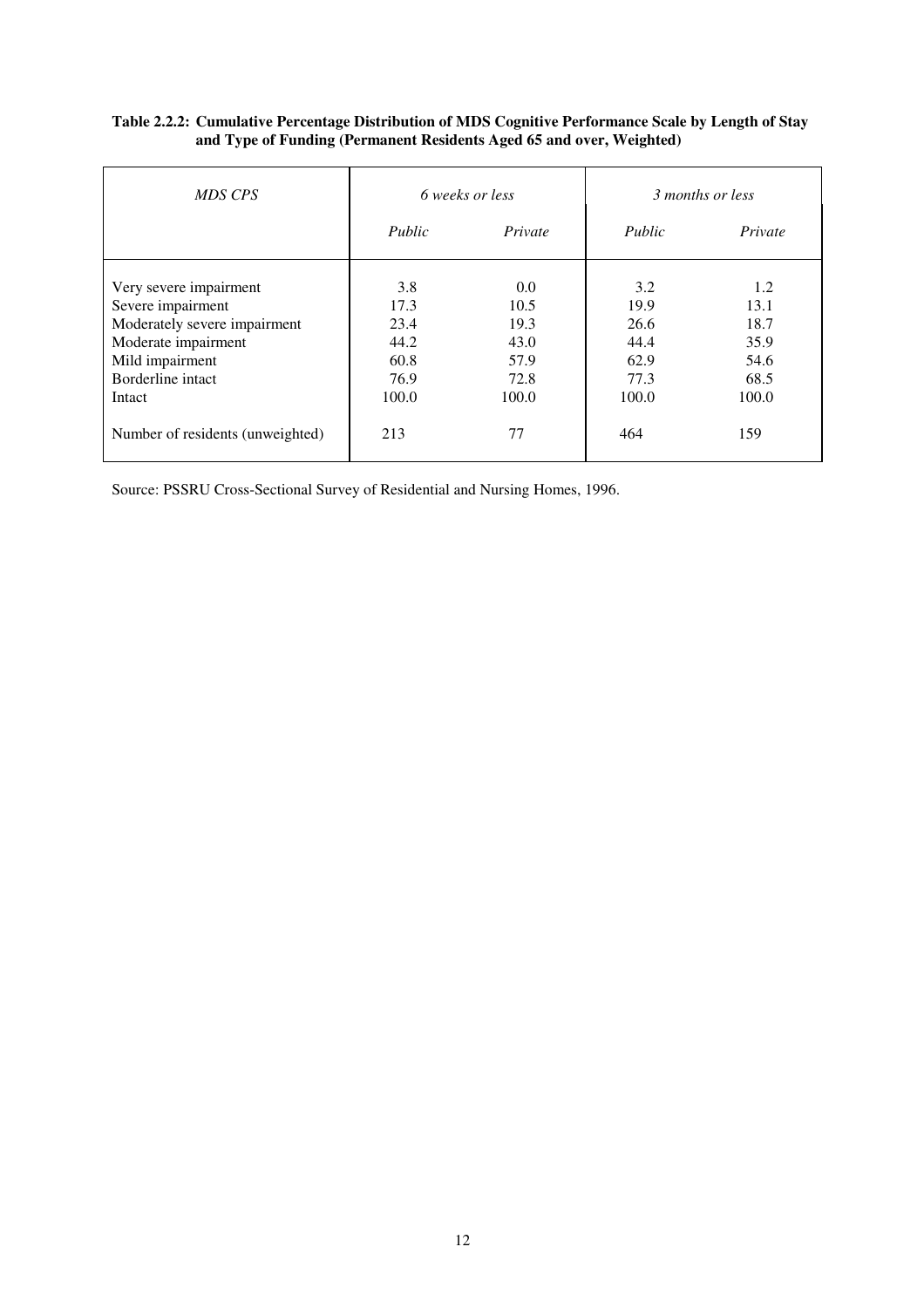Table 2.2.3: Change in Dependency between Admission and 6 Month Follow-Up for Individuals in Residential and Nursing Homes at Follow-Up, Including Deaths, by Source of<br>Admission (Percentages) **Table 2.2.3: Change in Dependency between Admission and 6 Month Follow-Up for Individuals in Residential and Nursing Homes at Follow-Up, Including Deaths, by Source of Admission (Percentages)**

| Dependency at admission |                |             |                          |                    |                 |              |             | Dependency at 6 month follow-up  |                                                        |                   |       |             |                        |       |                              |
|-------------------------|----------------|-------------|--------------------------|--------------------|-----------------|--------------|-------------|----------------------------------|--------------------------------------------------------|-------------------|-------|-------------|------------------------|-------|------------------------------|
|                         |                |             | All sources of admission |                    |                 |              |             | Admitted from domestic household |                                                        |                   |       |             | Admitted from hospital |       |                              |
|                         | Lower          | <b>Same</b> | <b>Higher</b>            |                    | Died All (no.)  | Lower        | <b>Same</b> | <b>Higher</b>                    | Died                                                   | $All$ (no.)       | Lower | <b>Same</b> | Higher                 | Died  | $All$ (no.)                  |
| Barthel Index (grouped) |                |             |                          |                    |                 |              |             |                                  |                                                        |                   |       |             |                        |       |                              |
| Score $>12$             |                |             |                          |                    |                 |              |             |                                  |                                                        |                   |       |             |                        |       |                              |
| Score 9-12              |                | 852888      | 25                       |                    | ಣ ಇ ಸ           | $-25889$     |             | 279                              | $\begin{array}{c}\n 2 \\  3 \\  4 \\  5\n \end{array}$ |                   | 18722 | 512823      | 882 ' 2                | 88887 |                              |
| Score 5-8               | 28871          |             | $\overline{16}$          | 8978               |                 |              |             |                                  |                                                        |                   |       |             |                        |       |                              |
| Score 0-4               |                |             |                          |                    | $\overline{18}$ |              |             |                                  |                                                        |                   |       |             |                        |       |                              |
| All (number)            |                |             | ഉ                        |                    | 1580)           |              |             |                                  |                                                        | $435128$<br>$528$ |       |             |                        |       | 83332                        |
| Confusion               |                |             |                          |                    |                 |              |             |                                  |                                                        |                   |       |             |                        |       |                              |
| Intact                  |                |             | 36                       |                    |                 | $\mathbf{r}$ |             |                                  |                                                        |                   |       |             |                        |       |                              |
| Mild impairment         | $\tilde{1}$    | 8958        | $\overline{0}$           | 2 3 3 3<br>2 3 3 3 | 745             |              | 4324        | $38 - 16$                        | ង ង ង ង                                                |                   | 1580  | 38807       | $38'$ $\cdot$ 5        | 3577  |                              |
| Severe impairment       | $\mathcal{S}$  |             |                          |                    |                 | 1780         |             |                                  |                                                        |                   |       |             |                        |       |                              |
| All (number)            | $\frac{8}{18}$ |             | ∘                        |                    | (1490)          |              |             |                                  |                                                        | $23 + 50$<br>$65$ |       |             |                        |       | $19$<br>47<br>37<br>37<br>50 |
|                         |                |             |                          |                    |                 |              |             |                                  |                                                        |                   |       |             |                        |       |                              |

Source: PSSRU Survey of Admissions to Residential Care, 1995, and 6 Month Follow-Up, 1996. Source: PSSRU Survey of Admissions to Residential Care, 1995, and 6 Month Follow-Up, 1996.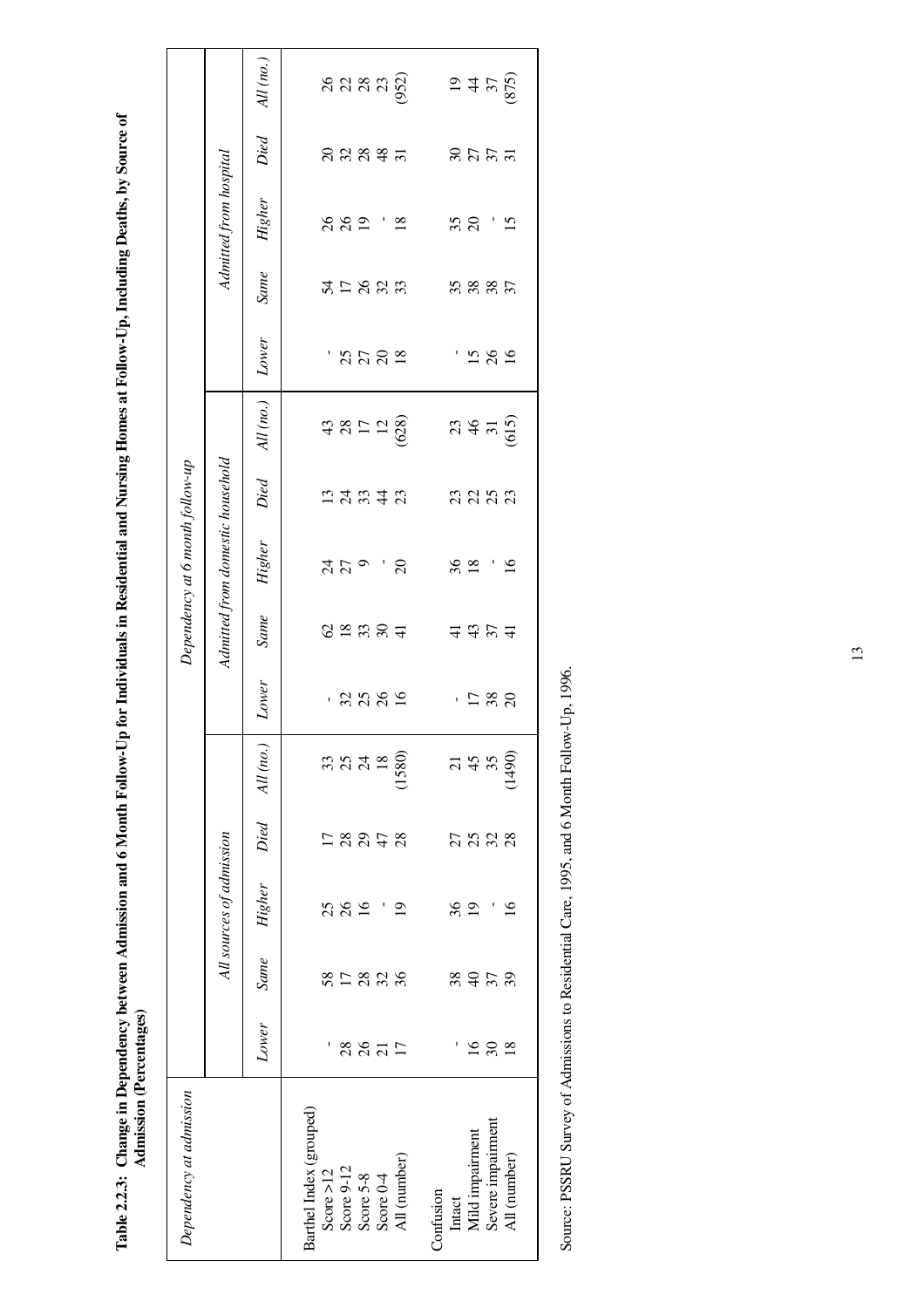| <b>Characteristics of Residents</b> | Public         | Spend-down     | Private        |
|-------------------------------------|----------------|----------------|----------------|
| Length of stay $(\%)$               |                |                |                |
| 6 weeks or less                     | 5              | <1             | 4              |
| 6 weeks - 3 months                  | 6              | 3              | 5              |
| 3-6 months                          | 6              | $\overline{4}$ | 5              |
| 6 months - 1 year                   | 14             | 11             | 16             |
| 1-2 years                           | 18             | 15             | 22             |
| 2-3 years                           | 14             | 17             | 14             |
| 3-4 years                           | 10             | 14             | 10             |
| 4-5 years                           | 7              | 11             | $\,8\,$        |
| 5 years and over                    | 20             | 26             | 17             |
| Mean length of stay (months)        | 34             | 49             | 33             |
| Source of admission $(\%)$          |                |                |                |
| Private housing - alone             | 25             | 30             | 43             |
| Private housing - with others       | 13             | 13             | 14             |
| Sheltered housing - alone           | 6              | 6              | 3              |
| Sheltered housing - with others     | 1              | 2              | <1             |
| Residential home                    | 12             | 9              | 8              |
| Nursing home                        | $\overline{4}$ | 3              | 4              |
| Hospital                            | 35             | 35             | 25             |
| Other/not known                     | 3              | $\overline{2}$ | $\overline{2}$ |
| Barthel Index of ADL (grouped) (%)  |                |                |                |
| Low dependence (Score >12)          | 44             | 45             | 50             |
| Moderate dependence (Score 9-12)    | 16             | 15             | 16             |
| Severe dependence (Score 5-8)       | 18             | 20             | 16             |
| Total dependence (Score 0-4)        | 23             | 19             | 18             |
| Mean Barthel Index of ADL           | 10.7           | 11.0           | 11.6           |
| MDS Cognitive Performance Scale (%) |                |                |                |
| Intact                              | 24             | 30             | 21             |
| Borderline intact                   | 16             | 15             | 15             |
| Mild impairment                     | 14             | 13             | 20             |
| Moderate impairment                 | 16             | 14             | 16             |
| Moderately severe impairment        | 6              | 5              | 8              |
| Severe impairment                   | 20             | 18             | 17             |
| Very severe impairment              | 4              | 3              | $\overline{4}$ |
| Number of residents (unweighted)    | 4433           | 578            | 1874           |

#### **Table 2.2.4: Characteristics of Residents by Type of Funding (Permanent Residents Aged 65 and over, Weighted)**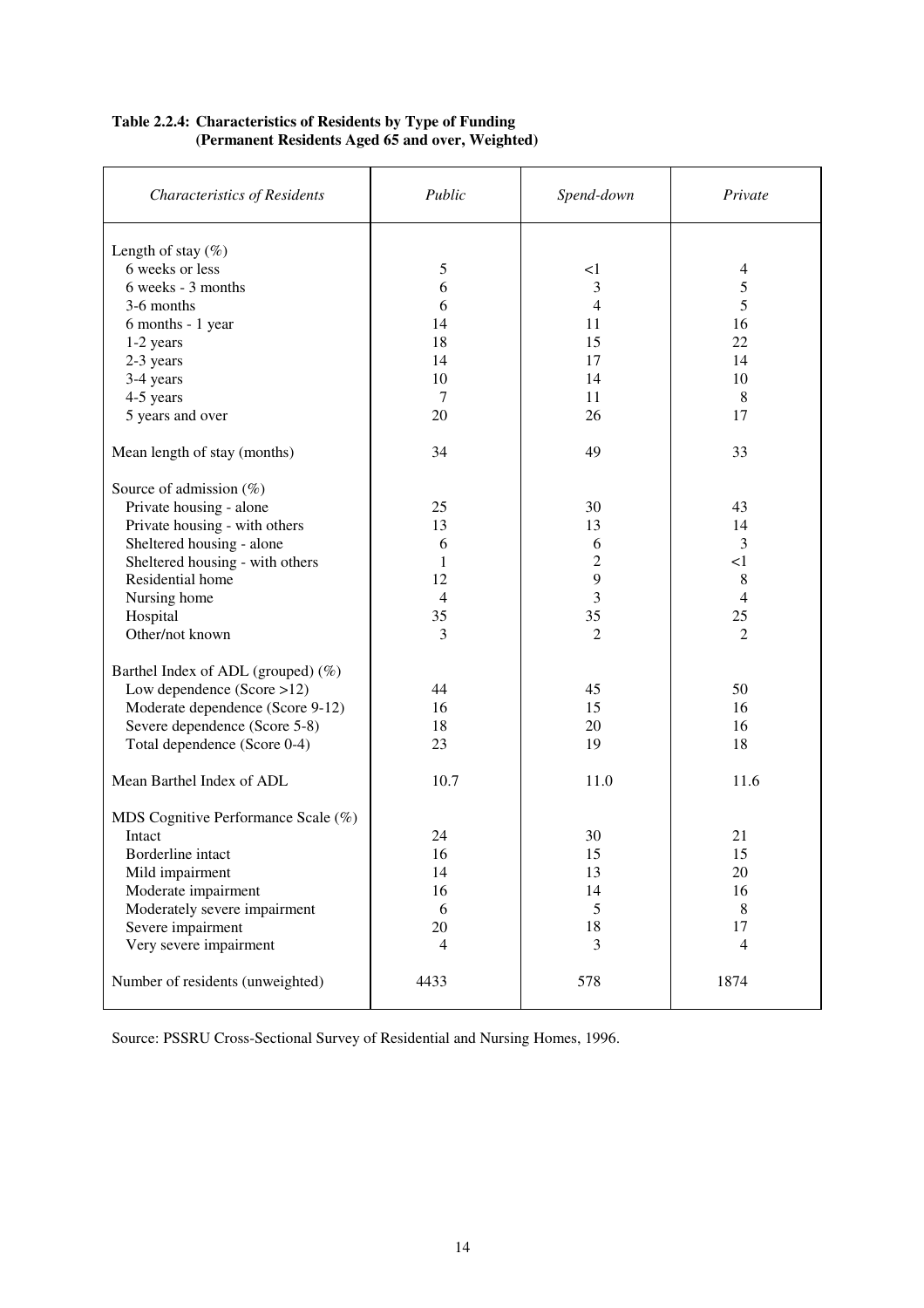| All homes                         | 505                          | $\begin{array}{r} 26.6 \\ 6 \\ 180 \end{array}$ | $6289277$<br>$\infty$                                                                                              |
|-----------------------------------|------------------------------|-------------------------------------------------|--------------------------------------------------------------------------------------------------------------------|
| Nursing homes                     | 159                          | $\begin{array}{c} 37.7 \\ 9 \\ 180 \end{array}$ | $7^{\circ}$ $\sim$ $4^{\circ}$ $\approx$ $2^{\circ}$ $\approx$ $2^{\circ}$ $\approx$                               |
| Dual registered homes             | 76                           | $39.2$<br>$77$                                  | 10008777                                                                                                           |
| Voluntary<br>Residential<br>Homes | 122                          | $30.3$<br>$100$                                 | 500972884                                                                                                          |
| Residential<br>Private<br>Homes   | 148                          | $20.0$<br>56                                    | $\infty$<br>్<br>$\infty$                                                                                          |
| Size of home                      | Number of homes (unweighted) | Number of places<br>Mean<br>Minimum<br>Maximum  | Number of places (%)<br>50 or more<br>$49$<br>$129$<br>$159$<br>$169$<br>$169$<br>$169$<br>$169$<br>$169$<br>$169$ |

Source: PSSRU Cross-Sectional Survey of Residential and Nursing Homes, 1996. DP1423, table 4.1, revised. Source: PSSRU Cross-Sectional Survey of Residential and Nursing Homes, 1996. DP1423, table 4.1, revised.

# Table 2.2.5: Size of Home by Type of Home (Weighted) **Table 2.2.5: Size of Home by Type of Home (Weighted)**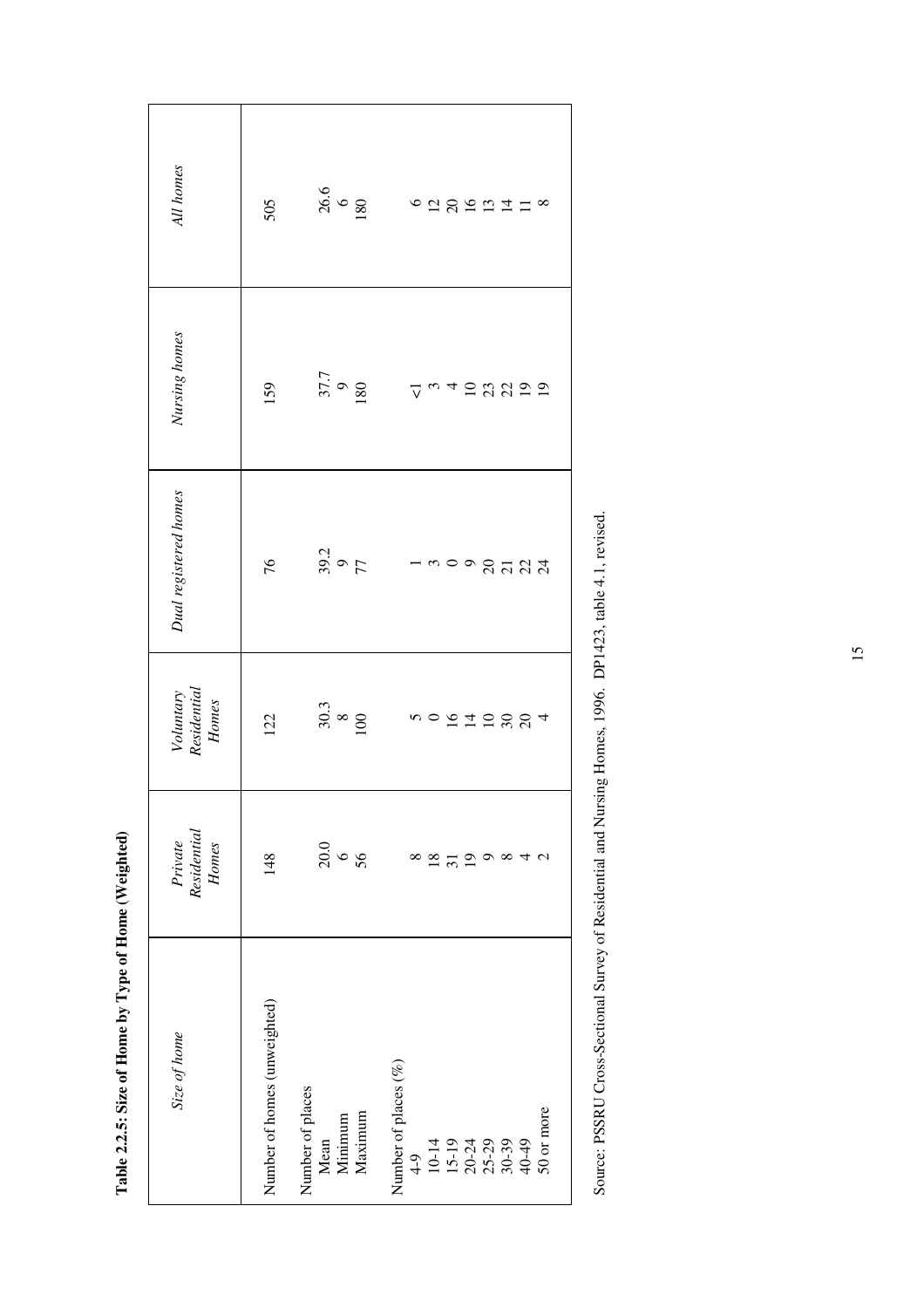| Characteristics of home        | Weighted<br>number | $\%$  |
|--------------------------------|--------------------|-------|
| Number of residents (weighted) | 3100               |       |
| Type of home                   |                    |       |
| Private residential homes      | 1591               | 51.3  |
| Voluntary residential homes    | 358                | 11.6  |
| Dual registered homes          | 369                | 11.9  |
| Nursing homes                  | 783                | 25.2  |
| Total                          | 3100               | 100.0 |
| Number of places               |                    |       |
| $4-9$                          | 83                 | 2.7   |
| $10-14$                        | 226                | 7.3   |
| $15-19$                        | 520                | 16.9  |
| $20 - 24$                      | 460                | 14.9  |
| $25-29$                        | 401                | 13.0  |
| 30-39                          | 479                | 15.5  |
| 40-49                          | 520                | 16.9  |
| 50 or more                     | 391                | 12.7  |
| Total                          | 3081               | 100.0 |

#### **Table 2.2.6: Location of Privately-Funded Residents by Type of Home and by Size of Home (Permanent Residents Aged 65 and over, Weighted)**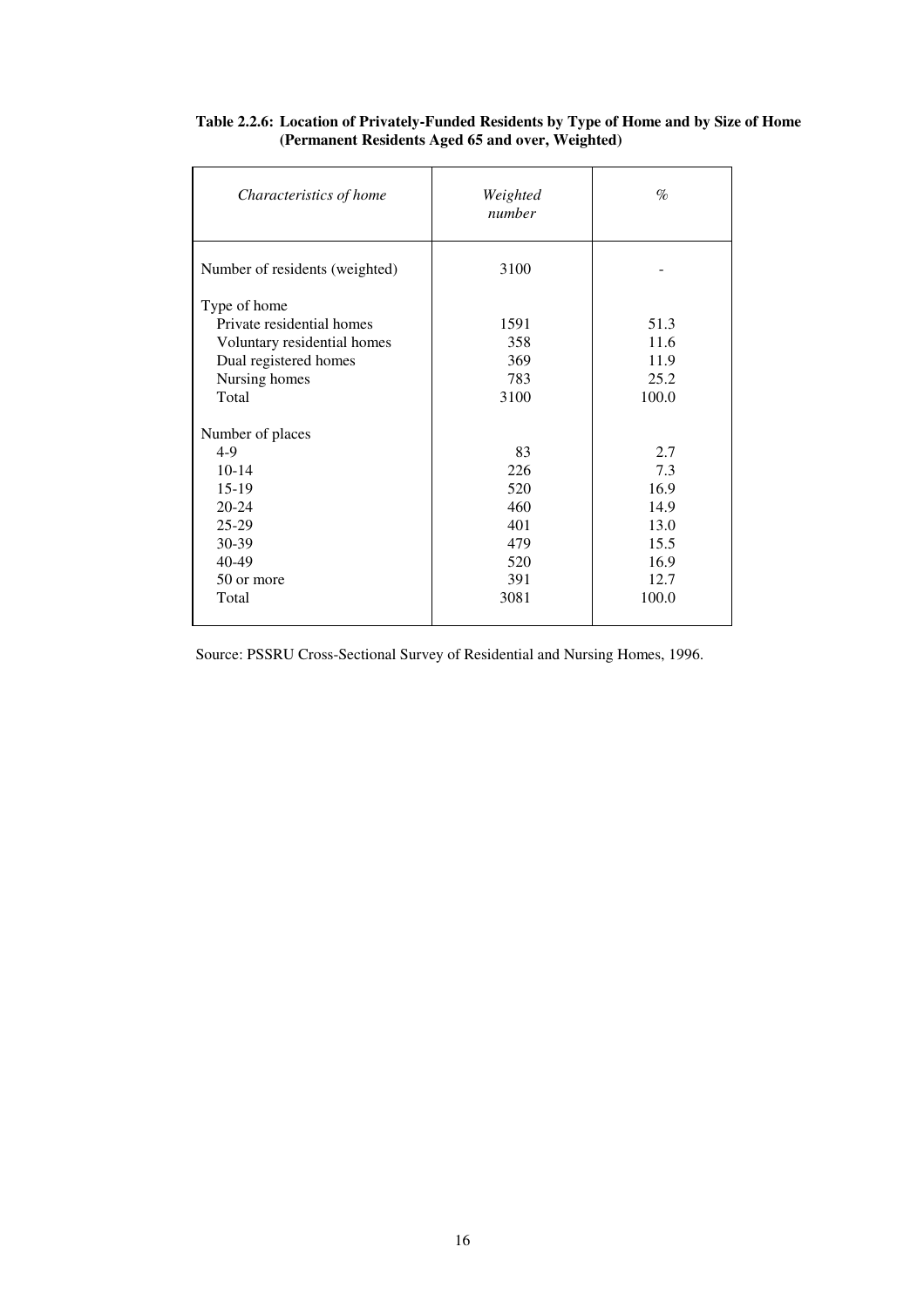| Size of home      |                                   | Private residential                                                 | Voluntary residential |                                               | Dual registered homes |                             | Nursing homes     |           |                                                                                                                                                                                                                                                                                                                                                                                                                                                           | All homes                                                                                                                                                                                                                                                                                                                                                                                                                   |
|-------------------|-----------------------------------|---------------------------------------------------------------------|-----------------------|-----------------------------------------------|-----------------------|-----------------------------|-------------------|-----------|-----------------------------------------------------------------------------------------------------------------------------------------------------------------------------------------------------------------------------------------------------------------------------------------------------------------------------------------------------------------------------------------------------------------------------------------------------------|-----------------------------------------------------------------------------------------------------------------------------------------------------------------------------------------------------------------------------------------------------------------------------------------------------------------------------------------------------------------------------------------------------------------------------|
|                   | Public                            | Private                                                             | Public                | Private                                       | Public                | Private                     | Public            | Private   | Public                                                                                                                                                                                                                                                                                                                                                                                                                                                    | Private                                                                                                                                                                                                                                                                                                                                                                                                                     |
|                   |                                   |                                                                     |                       |                                               |                       |                             |                   |           |                                                                                                                                                                                                                                                                                                                                                                                                                                                           |                                                                                                                                                                                                                                                                                                                                                                                                                             |
|                   |                                   |                                                                     |                       |                                               |                       |                             |                   |           |                                                                                                                                                                                                                                                                                                                                                                                                                                                           |                                                                                                                                                                                                                                                                                                                                                                                                                             |
|                   |                                   |                                                                     |                       |                                               |                       |                             |                   |           |                                                                                                                                                                                                                                                                                                                                                                                                                                                           |                                                                                                                                                                                                                                                                                                                                                                                                                             |
|                   |                                   |                                                                     |                       |                                               |                       |                             |                   |           |                                                                                                                                                                                                                                                                                                                                                                                                                                                           |                                                                                                                                                                                                                                                                                                                                                                                                                             |
| 28828282828282828 | ទន្ទន្ទន្ទន្ទន្ទដ្ឋានន្ទន្ទន្ទន្ទ | $\begin{array}{c} 8.48998998797744 \\ 8.42999998497744 \end{array}$ | 870 - 8725886586858   | $\begin{array}{c}\n0.80 \\ 0.70\n\end{array}$ | 84820 - 65285855656   | 5 2 3 3 4 5 6 7 8 7 8 7 8 7 | NBULTSHURSKER TUR |           | $\frac{18}{2} \times \frac{18}{2} \times \frac{18}{2} \times \frac{18}{2} \times \frac{18}{2} \times \frac{18}{2} \times \frac{18}{2} \times \frac{18}{2} \times \frac{18}{2} \times \frac{18}{2} \times \frac{18}{2} \times \frac{18}{2} \times \frac{18}{2} \times \frac{18}{2} \times \frac{18}{2} \times \frac{18}{2} \times \frac{18}{2} \times \frac{18}{2} \times \frac{18}{2} \times \frac{18}{2} \times \frac{18}{2} \times \frac{18}{2} \times$ | $\begin{array}{l} \mathbb{Z} \mathbb{Z} \mathbb{Z} \mathbb{Z} \mathbb{Z} \mathbb{Z} \mathbb{Z} \mathbb{Z} \mathbb{Z} \mathbb{Z} \mathbb{Z} \mathbb{Z} \mathbb{Z} \mathbb{Z} \mathbb{Z} \mathbb{Z} \mathbb{Z} \mathbb{Z} \mathbb{Z} \mathbb{Z} \mathbb{Z} \mathbb{Z} \mathbb{Z} \mathbb{Z} \mathbb{Z} \mathbb{Z} \mathbb{Z} \mathbb{Z} \mathbb{Z} \mathbb{Z} \mathbb{Z} \mathbb{Z} \mathbb{Z} \mathbb{Z} \mathbb{Z} \mathbb$ |
|                   |                                   |                                                                     |                       |                                               |                       |                             |                   |           |                                                                                                                                                                                                                                                                                                                                                                                                                                                           |                                                                                                                                                                                                                                                                                                                                                                                                                             |
|                   |                                   |                                                                     |                       |                                               |                       |                             |                   |           |                                                                                                                                                                                                                                                                                                                                                                                                                                                           |                                                                                                                                                                                                                                                                                                                                                                                                                             |
|                   |                                   |                                                                     |                       |                                               |                       |                             |                   |           |                                                                                                                                                                                                                                                                                                                                                                                                                                                           |                                                                                                                                                                                                                                                                                                                                                                                                                             |
|                   |                                   |                                                                     |                       |                                               |                       |                             |                   |           |                                                                                                                                                                                                                                                                                                                                                                                                                                                           |                                                                                                                                                                                                                                                                                                                                                                                                                             |
|                   |                                   |                                                                     |                       |                                               |                       |                             |                   |           |                                                                                                                                                                                                                                                                                                                                                                                                                                                           |                                                                                                                                                                                                                                                                                                                                                                                                                             |
|                   |                                   |                                                                     |                       |                                               |                       |                             |                   |           |                                                                                                                                                                                                                                                                                                                                                                                                                                                           |                                                                                                                                                                                                                                                                                                                                                                                                                             |
|                   |                                   |                                                                     |                       |                                               |                       |                             |                   |           |                                                                                                                                                                                                                                                                                                                                                                                                                                                           |                                                                                                                                                                                                                                                                                                                                                                                                                             |
|                   |                                   |                                                                     |                       |                                               |                       |                             |                   |           |                                                                                                                                                                                                                                                                                                                                                                                                                                                           |                                                                                                                                                                                                                                                                                                                                                                                                                             |
|                   |                                   |                                                                     |                       |                                               |                       |                             |                   |           |                                                                                                                                                                                                                                                                                                                                                                                                                                                           |                                                                                                                                                                                                                                                                                                                                                                                                                             |
|                   |                                   |                                                                     |                       |                                               |                       |                             |                   |           |                                                                                                                                                                                                                                                                                                                                                                                                                                                           |                                                                                                                                                                                                                                                                                                                                                                                                                             |
|                   |                                   |                                                                     |                       |                                               |                       |                             |                   |           |                                                                                                                                                                                                                                                                                                                                                                                                                                                           |                                                                                                                                                                                                                                                                                                                                                                                                                             |
|                   | .300                              |                                                                     |                       |                                               |                       |                             |                   |           |                                                                                                                                                                                                                                                                                                                                                                                                                                                           |                                                                                                                                                                                                                                                                                                                                                                                                                             |
| $\frac{6}{8}$     | 67                                | 82<br>33                                                            | 616<br>67             | 805<br>33                                     | 747                   | $\frac{515}{26}$            | 2778<br>76        | 879<br>24 | 7403<br>71                                                                                                                                                                                                                                                                                                                                                                                                                                                | 8080<br>29                                                                                                                                                                                                                                                                                                                                                                                                                  |
|                   |                                   |                                                                     |                       |                                               |                       |                             |                   |           |                                                                                                                                                                                                                                                                                                                                                                                                                                                           |                                                                                                                                                                                                                                                                                                                                                                                                                             |

Table 2.2.7: Type of Funding by Size of Home and Type of Home (Permanent Residents Aged 65 or over, Weighted) **Table 2.2.7: Type of Funding by Size of Home and Type of Home (Permanent Residents Aged 65 or over, Weighted)**

Source: PSSRU Cross-Sectional Survey of Residential and Nursing Homes, 1996. Source: PSSRU Cross-Sectional Survey of Residential and Nursing Homes, 1996.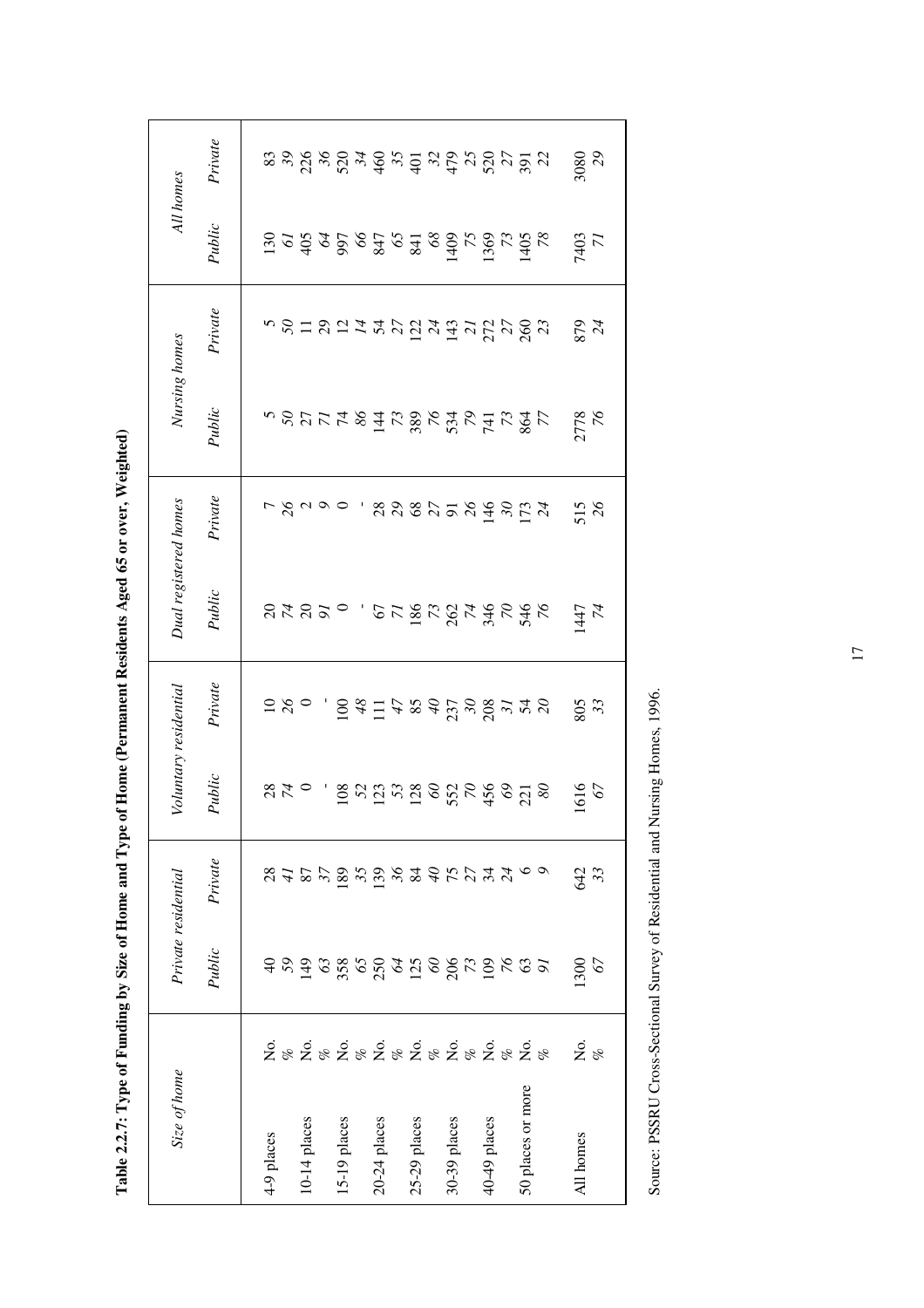| -<br>-<br>-<br>-<br>)<br> <br> <br> <br>                                                                                    |
|-----------------------------------------------------------------------------------------------------------------------------|
| <br> <br> <br>ı<br>5<br>֧֢֢ׅ֚֚֚֚֚֚֚֚֚֚֚֚֚֚֚֚֚֬֡֡֡֓֡֡֓֡                                                                      |
| ĺ<br>I                                                                                                                      |
| $\vdots$<br>l                                                                                                               |
| l                                                                                                                           |
|                                                                                                                             |
|                                                                                                                             |
|                                                                                                                             |
|                                                                                                                             |
| J<br>l<br>١                                                                                                                 |
|                                                                                                                             |
| i<br>I<br>I<br>I<br>j<br>l                                                                                                  |
| $\mathbf{d}^{\mathbf{f}}$                                                                                                   |
| í<br>I<br>١<br>j<br>֖֖֚֚֚֚֚֚֚֚֡֝֝                                                                                           |
| ׇ֠                                                                                                                          |
| ֚֚֚<br>֖֧֧֧֧֧֧֧֧֧֧֧֧֧֧֧֧֧֧֪֛֚֚֚֚֚֚֚֚֚֚֚֚֚֚֚֚֚֚֚֚֓֝֝֝֓֝֓֝֟֓֝֬֝֓֝֬֝֓֝֬֝֬֝֬֝֬֝֬֝֬֝֬֝֬֝֬֝֬֝֬֝֬<br>֧֧֧֚֚֚֚֚֚֚֝֝֝֟<br>ć<br>ľ<br>֠ |

| All homes                      | 505                          | <b>183597</b>                                                                                                                       | $\circledcirc$ $\Xi$ $\circ$ $\circ$ $\circ$ $\circ$                                                     | $\begin{array}{c}\n\alpha & \alpha & \alpha \\ \alpha & \beta & \alpha\n\end{array}$                                                                                                                         |
|--------------------------------|------------------------------|-------------------------------------------------------------------------------------------------------------------------------------|----------------------------------------------------------------------------------------------------------|--------------------------------------------------------------------------------------------------------------------------------------------------------------------------------------------------------------|
| Nursing homes                  | 159                          |                                                                                                                                     | $87199 - 1$                                                                                              |                                                                                                                                                                                                              |
| Dual registered homes          | 94                           | $80 - 4449$                                                                                                                         | $\begin{array}{c} 0.71 \rightarrow 0 \\ 0.71 \rightarrow 0 \\ 0.71 \rightarrow 0 \end{array}$            | $n - 433$<br>$\boldsymbol{\mathcal{A}}$                                                                                                                                                                      |
| Voluntary residential<br>homes | 122                          | $\circ$ m m m m $\sim$ $\sim$ $\sim$                                                                                                | $\begin{array}{c} \alpha \rightarrow \alpha \\ \alpha \rightarrow \alpha \end{array}$                    |                                                                                                                                                                                                              |
| Private residential<br>homes   | 148                          | $\overline{ }$<br>600004<br>$\overline{\mathcal{E}}$                                                                                | 78<br>$\equiv$<br>$\circ$<br>$-$ 0 $-$                                                                   | $\pmb{\mathcal{S}}$<br>33<br>$\mathfrak{S}$<br>$\overline{\phantom{0}}$                                                                                                                                      |
| Characteristics of homes       | Number of homes (unweighted) | Length of ownership $(\%)$<br>10 years and over<br>Under 1 year<br>5-10 years<br>1-2 years<br>$2-3$ years<br>3-4 years<br>4-5 years | Number of homes owned by organisation (%)<br>More than 20<br>11-20<br>$6 - 10$<br>$3-5$<br>$\mathcal{L}$ | Home transferred from local authority<br>Home purchased as going concern<br>Building inheritied/donated<br>Home inherited/donated<br>Method of acquisition (%)<br>Started from scratch<br>Not known<br>Other |

Source: PSSRU Cross-Sectional Survey of Residential and Nursing Homes, 1996. DP1423, table 4.2, revised. Source: PSSRU Cross-Sectional Survey of Residential and Nursing Homes, 1996. DP1423, table 4.2, revised.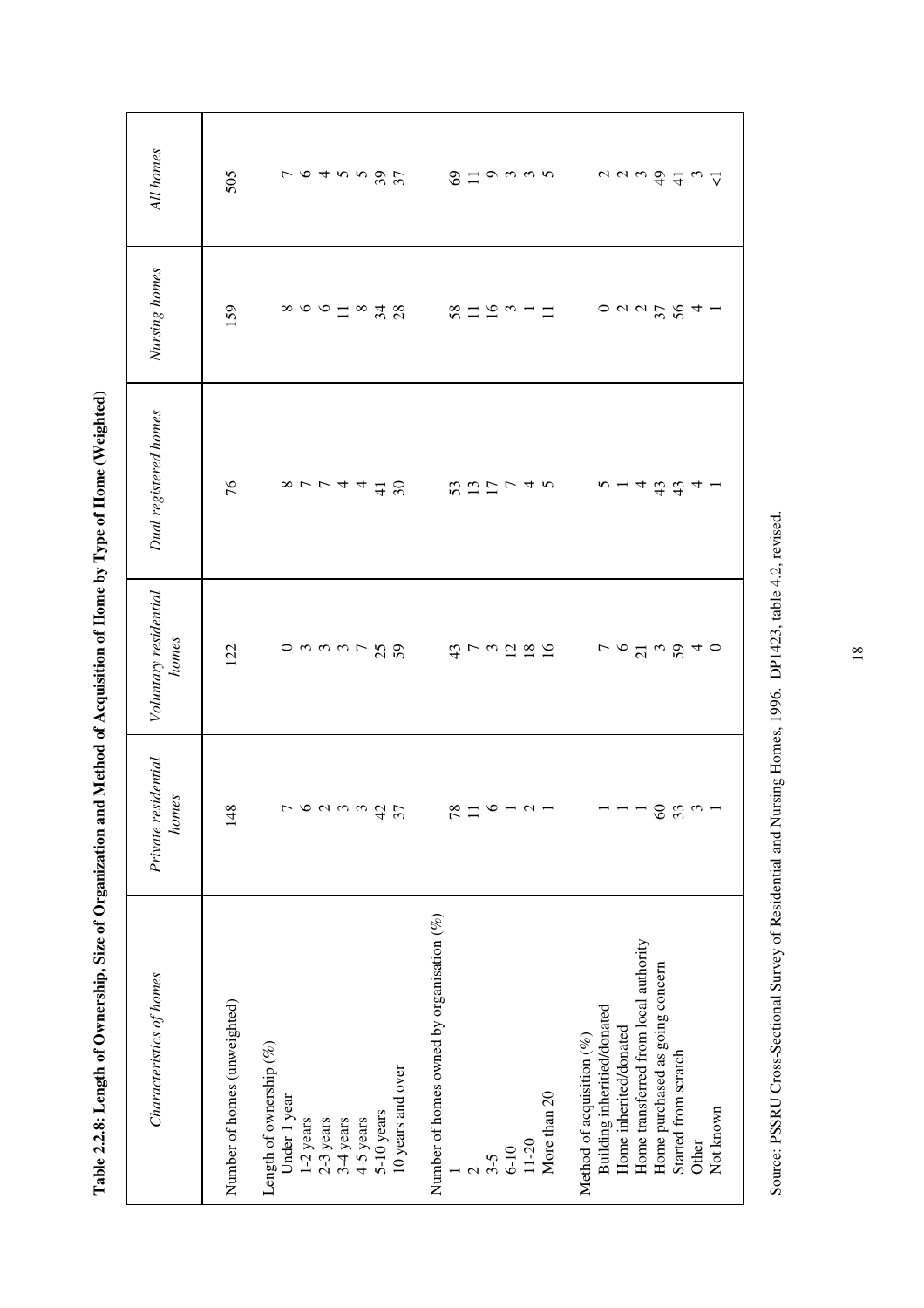| Occupancy and turnover                                                           | Private residential<br>homes | Voluntary residential<br>homes                           | Dual registered homes                                                                                                                                                                                                                                                                                               | Nursing homes                                   | All homes        |
|----------------------------------------------------------------------------------|------------------------------|----------------------------------------------------------|---------------------------------------------------------------------------------------------------------------------------------------------------------------------------------------------------------------------------------------------------------------------------------------------------------------------|-------------------------------------------------|------------------|
| Number of homes                                                                  | 148                          | 122                                                      | 76                                                                                                                                                                                                                                                                                                                  | 159                                             | 505              |
| Number of places<br>Maximum<br>Mean<br>Minimum                                   | -- ୨୦.୦<br>ମୃତ୍ୟୁ            | $\frac{30.3}{8}$                                         | $39.2$<br>77                                                                                                                                                                                                                                                                                                        | $\begin{array}{c} 37.7 \\ 9 \\ 180 \end{array}$ | $\frac{26.6}{6}$ |
| Number of residents<br>Maximum<br>Minimum<br>Mean                                | $16.9$<br>53                 |                                                          | 32.73<br>32.93                                                                                                                                                                                                                                                                                                      |                                                 |                  |
| Number of permanent residents<br>Maximum<br>Minimum<br>Mean                      | $\frac{16.7}{3}$             |                                                          |                                                                                                                                                                                                                                                                                                                     |                                                 |                  |
| Number of short-stay residents<br>Maximum<br>Minimum<br>Mean                     | $rac{1}{\sqrt{2}}$           | $27.3$<br>$25.3$<br>$35.3$<br>$36.5$<br>$36.5$<br>$36.5$ | $\frac{3}{2}$ $\frac{3}{2}$ $\frac{3}{2}$ $\frac{3}{2}$ $\frac{1}{2}$ $\frac{3}{2}$ $\frac{3}{2}$ $\frac{3}{2}$ $\frac{3}{2}$ $\frac{3}{2}$ $\frac{3}{2}$ $\frac{3}{2}$ $\frac{3}{2}$ $\frac{3}{2}$ $\frac{3}{2}$ $\frac{3}{2}$ $\frac{3}{2}$ $\frac{3}{2}$ $\frac{3}{2}$ $\frac{3}{2}$ $\frac{3}{2}$ $\frac{3}{2}$ |                                                 |                  |
| Occupancy (% of places)<br>Maximum<br>Minimum<br>Mean                            | $\frac{85.0}{29}$            |                                                          |                                                                                                                                                                                                                                                                                                                     |                                                 |                  |
| Admissions of permanent residents ( $%$ of places)<br>Maximum<br>Minimum<br>Mean | $29 - 18$                    | $\frac{26.2}{78}$                                        | $43.4$<br>10 8                                                                                                                                                                                                                                                                                                      | $^{42.5}_{00}$                                  | $32.9$<br>97     |

Table 2.2.9: Occupancy and Turnover by Type of Home (Weighted) **Table 2.2.9: Occupancy and Turnover by Type of Home (Weighted)**

Source: PSSRU Cross-Sectional Survey of Residential and Nursing Homes, 1996. DP1423, table 4.7, revised. Source: PSSRU Cross-Sectional Survey of Residential and Nursing Homes, 1996. DP1423, table 4.7, revised.

19